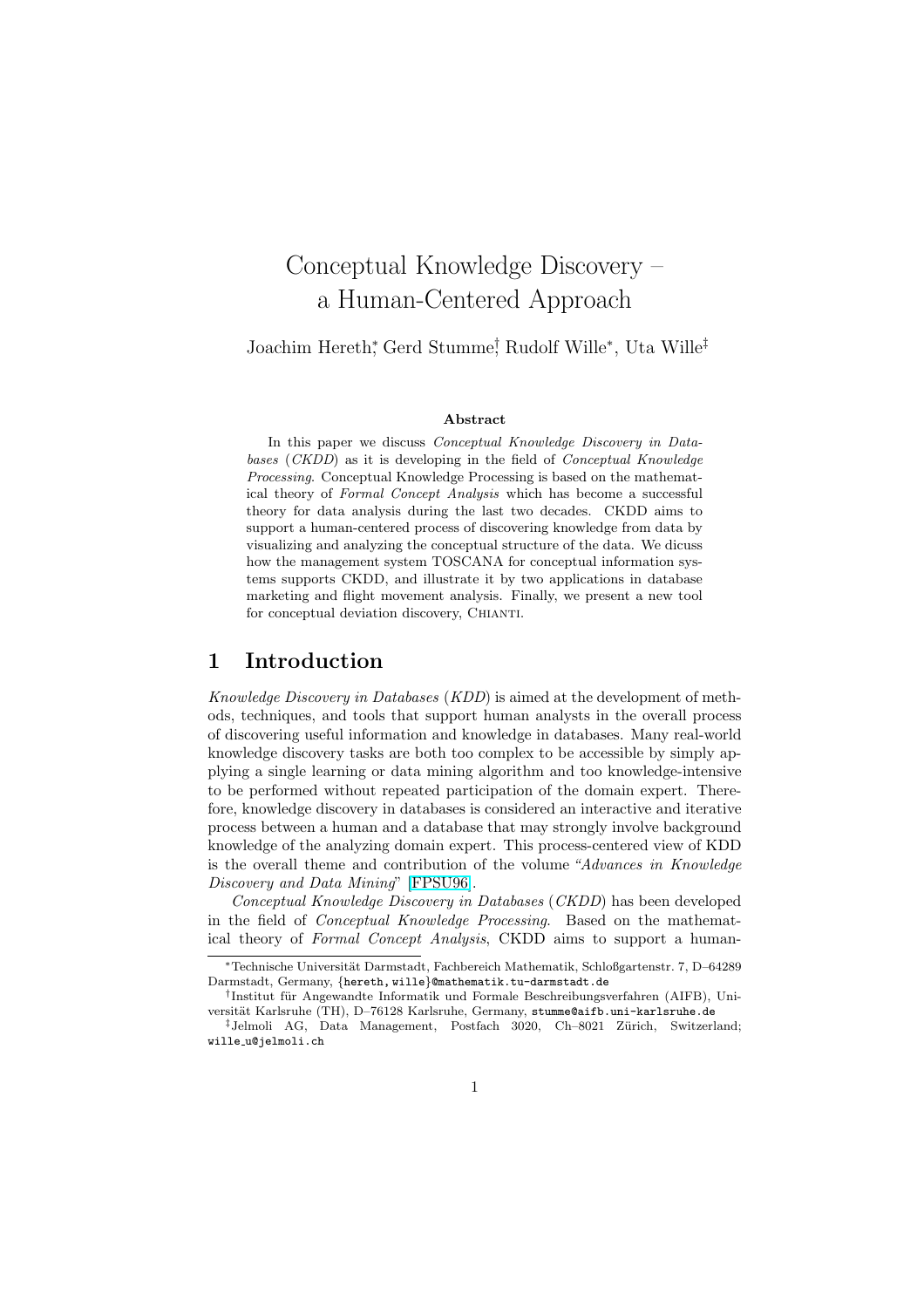centered process of discovering knowledge from data by visualizing and analyzing the conceptual structure of the data. Implementing the basic methods of Formal Concept Analysis, the management system TOSCANA has been used as a knowledge discovery tool in various research and commercial projects (cf. [Wi97, SW00]). To show its capabilities for CKDD, we address the fundamental requirements for a knowledge discovery support environment stated by R. Brachman in [BS+93, BA96]. They will be discussed using as example an information system implemented for Frankfurt Airport. Then a typical analysis proc[ess wi](#page-21-0)l[l be pr](#page-21-0)esented by a data warehousing system established for a Swiss department store. This project is also used to discuss a new tool for conceptual deviation analysi[s, called](#page-17-0) [Chian](#page-17-0)ti.

This article consolidates elements of work presented previously in the conference papers [SWW98] and [HSWW00].

#### Organization of the Paper

After the intro[duction of](#page-21-0) some [basic notio](#page-19-0)ns and ideas of Formal Concept Analysis and *conceptual information systems* in the next section, we discuss humancentered knowledge discovery and provide Brachman's list of requirements for knowledge discovery support environments in Section 3. In Section 4, we illustrate CKDD by a flight movement analysis, and discuss along this example how CKDD matches Brachman's requirements. An inter-active knowledge discovery process performed in the context of a data warehouse is presented in Section 5, followed by a presentation of Chianti in Section 6. Af[te](#page-3-0)r a discussio[n](#page-3-0) of related work in Section 7, the paper concludes with Section 8.

## 2 Formal Concept Analysis [an](#page-11-0)d Conceptual I[n](#page-8-0)forma[tio](#page-15-0)n Systems

Concepts are necessary for expressing human knowledge. Therefore, the process of discovering knowledge in databases benefits from a comprehensive formalization of concepts which can be activated to communicatively represent knowledge coded in databases. Formal Concept Analysis ([Wi82, Wi92a, GW99]) offers such a formalization by mathematizing concepts that are understood as units of thought constituted by their extension and intension.

To allow a mathematical description of extensions and intensions, Formal Concept Analysis always starts with a *formal context* [defined as a](#page-21-0) triple  $(G, M, I)$ , where G is a set of (formal) objects, M is a set of (formal) attributes, and I is a binary relation between G and M (i.e.,  $I \subseteq G \times M$ ).  $(g, m) \in I$  is read "the object q has the attribute  $m$ ".

In Figure 1, a formal context is given. The object set  $G$  contains all gates of Terminal 1 at Frankfurt Airport, and the attribute set M contains certain gate types. The cross table represents the binary relation I between the objects and the attributes.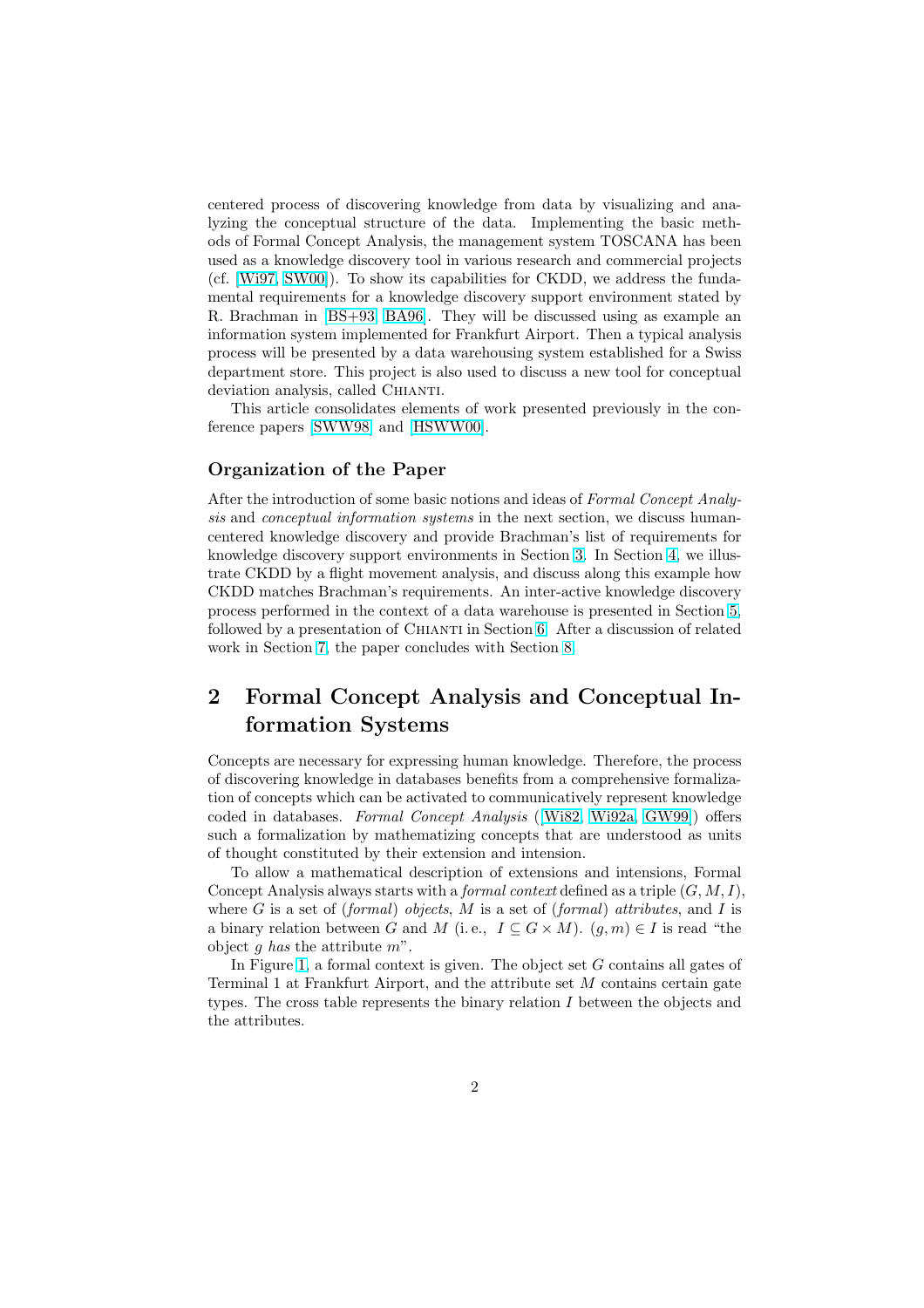<span id="page-2-0"></span>

|                                           | Gate<br>erminal | Gate<br>Bus | Domestic Gate | nternational Gate |
|-------------------------------------------|-----------------|-------------|---------------|-------------------|
| $\overline{A1}$ , B2, C1                  |                 |             |               |                   |
| A2-5, A8, A9, B1, B3-9                    |                 |             |               |                   |
| A10-21, A23                               |                 |             |               |                   |
| A22                                       |                 |             |               |                   |
| <b>B10</b>                                |                 |             |               |                   |
| B11-16, B30-35, B90, B91, C3, C10, C21-23 |                 |             |               |                   |
| B20, B22-28, B41-48, C4-9                 |                 |             |               |                   |
| C2                                        |                 |             |               |                   |

Figure 1: A formal context about terminal gates at Frankfurt Airport



Figure 2: The concept lattice of the context in Figure 1

A formal concept of a formal context  $(G, M, I)$  is defined as a pair  $(A, B)$  with  $A \subseteq G$  and  $B \subseteq M$  such that  $(A, B)$  is maximal with the property  $A \times B \subseteq I$ ; the sets A and B are called the *extent* and the *intent* of the formal concept  $(A, B)$ . The subconcept–superconcept relation is formalized by  $(A_1, B_1) \leq (A_2, B_2)$ : $\Longleftrightarrow$  $A_1 \subseteq A_2 \iff B_1 \supseteq B_2$ . The set of all concepts of a context  $(G, M, I)$ together with the order relation  $\leq$  is always a complete lattice, called the *concept lattice* of  $(G, M, I)$  and denoted by  $\underline{\mathfrak{B}}(G, M, I)$ .

In this example, the intents of the formal context are exactly all the subsets of its attribute set; hence its concept lattice is a 16-element Boolean lattice. The concept lattice is visualized in Figure 2 by a (labeled) line diagram.

In a line diagram of a concept lattice, the name of an object  $q$  is always attached to the node representing the smallest concept with  $g$  in its extent (denoted by  $\gamma g$ ); dually, the name of an attribute m is always attached to the node representing the largest concept with m in its intent (denoted by  $\mu$ m). This labeling allows us to read the context relation from the diagram because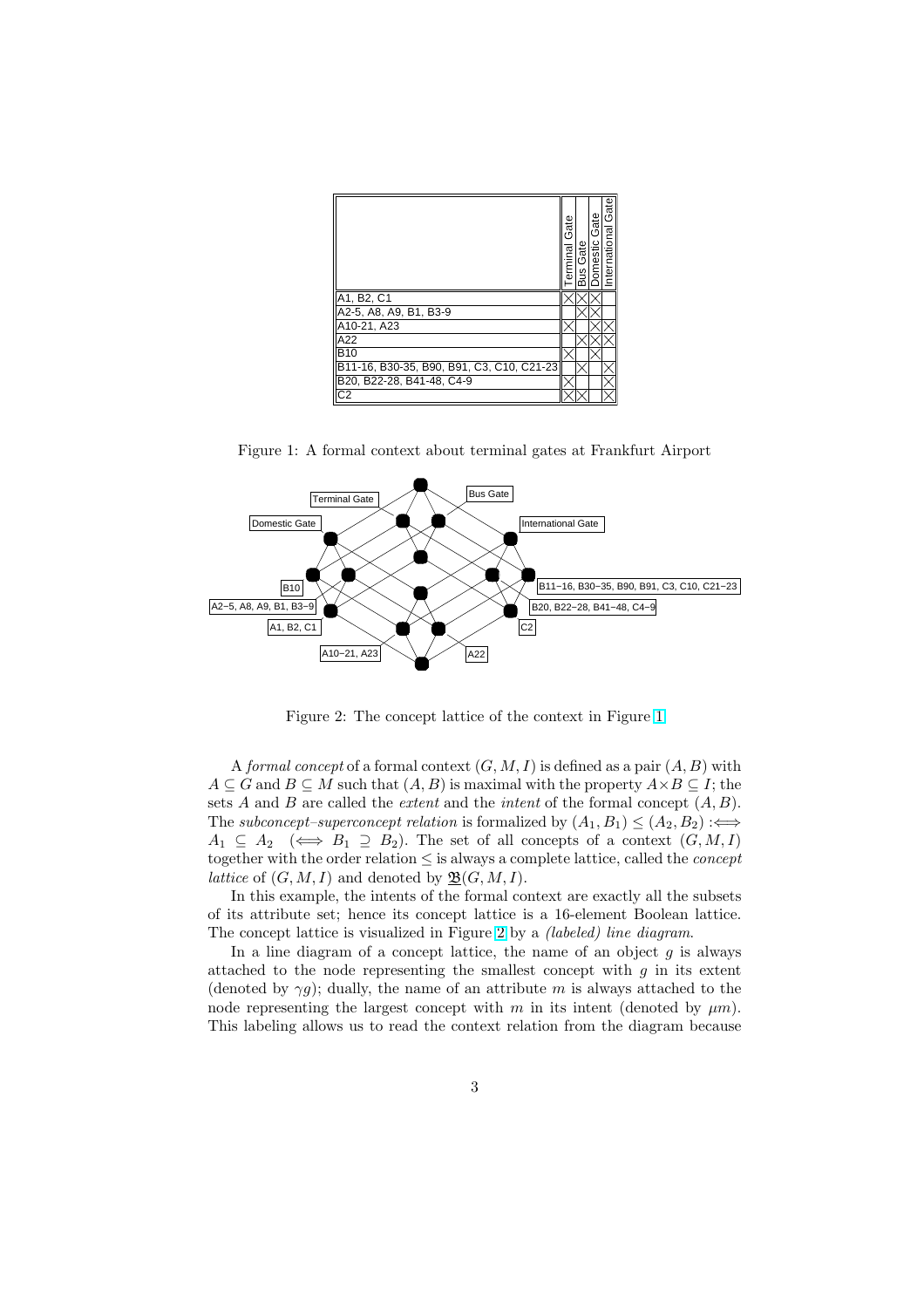<span id="page-3-0"></span>

Figure 3: The query structure Runway

 $(g, m) \in I \Longleftrightarrow \gamma g \leq \mu m$ , in words: the object g has the attribute m if and only if there is an ascending path from the node representing  $\gamma g$  to the node representing  $\gamma m$ . The extent and intent of each concept  $(A, B)$  can also be recognized because  $A = \{ g \in G \mid \gamma g \le (A, B) \}$  and  $B = \{ m \in M \mid (A, B) \le \mu m \}.$ 

For example, the node in the line diagram of Figure 2 labeled "A2–5, ..." represents the concept with the extent {A1, A2, A3, A4, A5, A8, A9, A22, B1, B2, B3, B4, B5, B6, B7, B8, B9, C1} and the intent {Domestic Gate, Bus Gate}. A typical information one can obtain from such a diagram is the fact that gates A10 to A23 provide the flexibility of being used either as Do[me](#page-2-0)stic or International Gate, but that with the exception of bus gate A22 they all are terminal gates only.

Graphically represented concept lattices have proven to be extremely useful in discovering and understanding conceptual relationships in given data. Therefore a theory of 'conceptual information systems' has been developed to activate concept lattices as query structures for databases. A conceptual information system consists of a (relational) database and a collection of formal contexts, called conceptual scales, together with line diagrams of their concept lattices; such systems can be implemented with the management system TOSCANA (see [SS+93, VW95]). For a chosen conceptual scale, TOSCANA presents a line diagram of the corresponding concept lattice indicating all objects stored in the database in their relationships to the attributes of the scale. For instance, as result of a TOSCANA query, Figure 3 shows the concept lattice of the conceptual [scale](#page-20-0) Ru[nway](#page-21-0) indicating as objects 18939 takeoffs at Frankfurt Airport (during one specific month). These objects are classified according to the runways used for take-off, which are taken as attributes of the scale.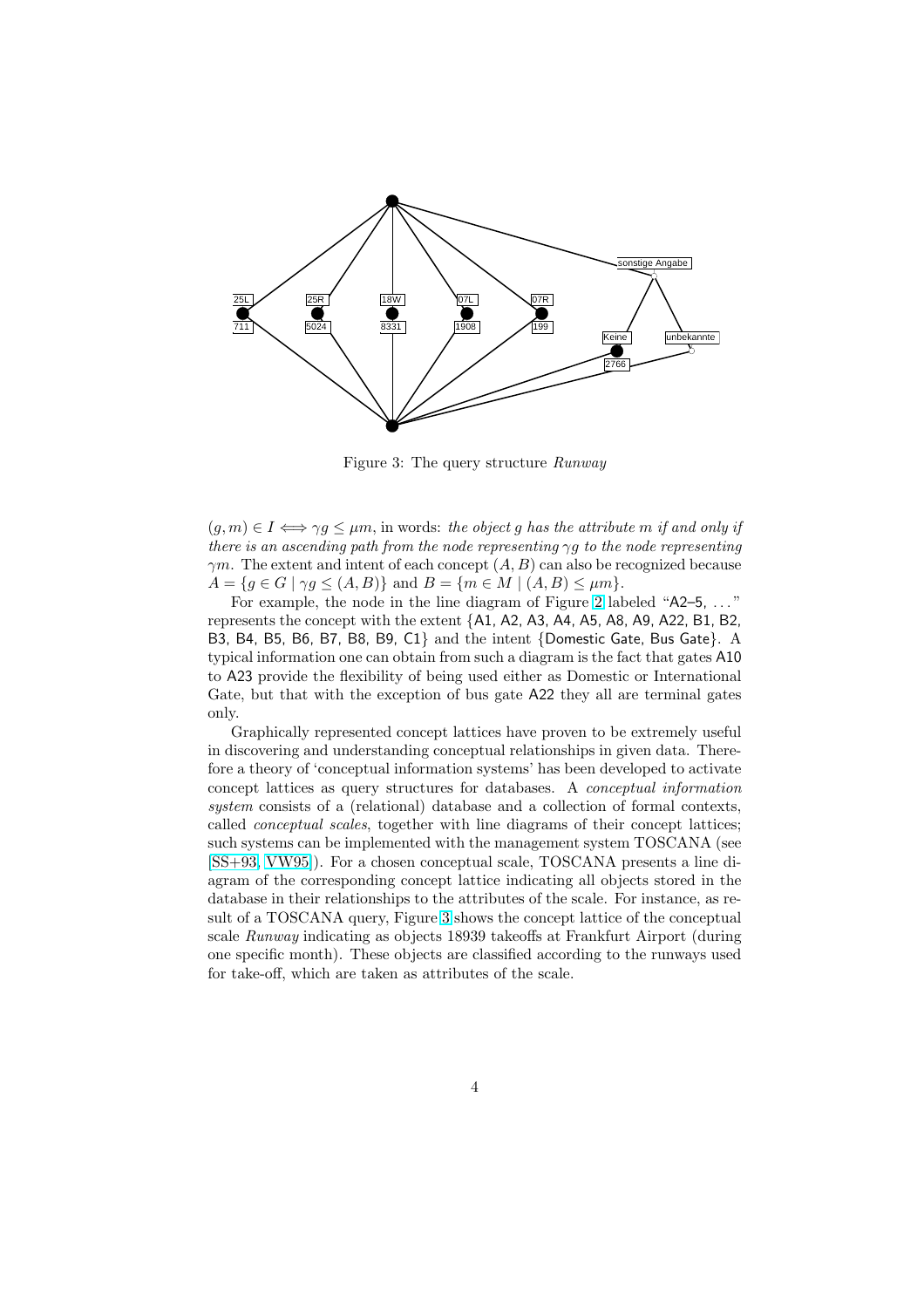#### 3 Human-Centered Knowledge Discovery

According to R. S. Brachman and T. Anand [BA96], much attention and effort in the field of KDD has been focused on the development of data-mining techniques, but only a minor effort has been devoted to the development of tools that support the analyst in the overall discovery task. They see a clear need to emphasize the process-orientation of KDD t[asks an](#page-17-0)d argue in favor of a more human-centered approach for a successful development of knowledge-discovery support tools (see also [Ut96], p. 564). All in all, human-centered KDD refers to the constitutive character of human interpretation for the discovery of knowledge, and stresses the complex, interactive process of KDD as being lead by human thought.

Real-world knowle[dge-dis](#page-21-0)covery applications obviously vary in terms of underlying data, complexity, the amount of human involvement required, and their degree of possible automation of parts of the discovery process. In most applications, however, an indispensable part of the discovery process is that the analyst explores the data and sifts through the raw data to become familiar with it and to get a feel for what the data may cover. Often an explicit specification of what one is looking for only arises during an interactive process of data exploration, analysis, and segmentation. R. S. Brachman et al. introduced the notion of Data Archaeology for KDD tasks in which a precise specification of the discovery strategy, the crucial questions, and the basic goals of the task have to be elaborated during such an unpredictable interactive exploration of the data [BS+93]. Data Archaeology can be considered a highly human-centered process of asking, exploring, analyzing, interpreting, and learning in interaction with the underlying database.

A human-centered approach to KDD that supports the overall KDD process [should b](#page-17-0)e based on a comprehensive notion of knowledge as a part of human thought rather than on a restrictive formalization as it is used for the evaluation of automated knowledge-discovery or data-mining findings (for example [FPS96], p. 8). The landscape paradigm of knowledge underlying Conceptual Knowledge Processing as described in [Wi97] provides such a comprehensive and human-centered notion of knowledge. Although there is some similarity with the archaeology metaphor, the landscape paradigm places more empha[sizes on](#page-18-0) the intersubjective character of knowledge. Following Peirce's pragmatic philosophy, knowledge is understo[od as](#page-21-0) always being incomplete, formed and continuously assured by human argumentation within an intersubjective community of communication (cf. [Wi97, Wi01]).

Knowledge discovery based on such an understanding of knowledge should support knowledge communication as a part of the KDD process, both with respect to the dialog between user and system and also as a part of human communication and argumentatio[n. Thi](#page-21-0)[s presu](#page-22-0)pposes a high transparency of the discovery process and a representation of its (interim) findings that support human argumentation to establish intersubjectively assured knowledge. Further fundamental requirements for human-centered KDD support tools have been stated by R. S. Brachman and T. Anand (see [BA96], p. 53). In addition to tools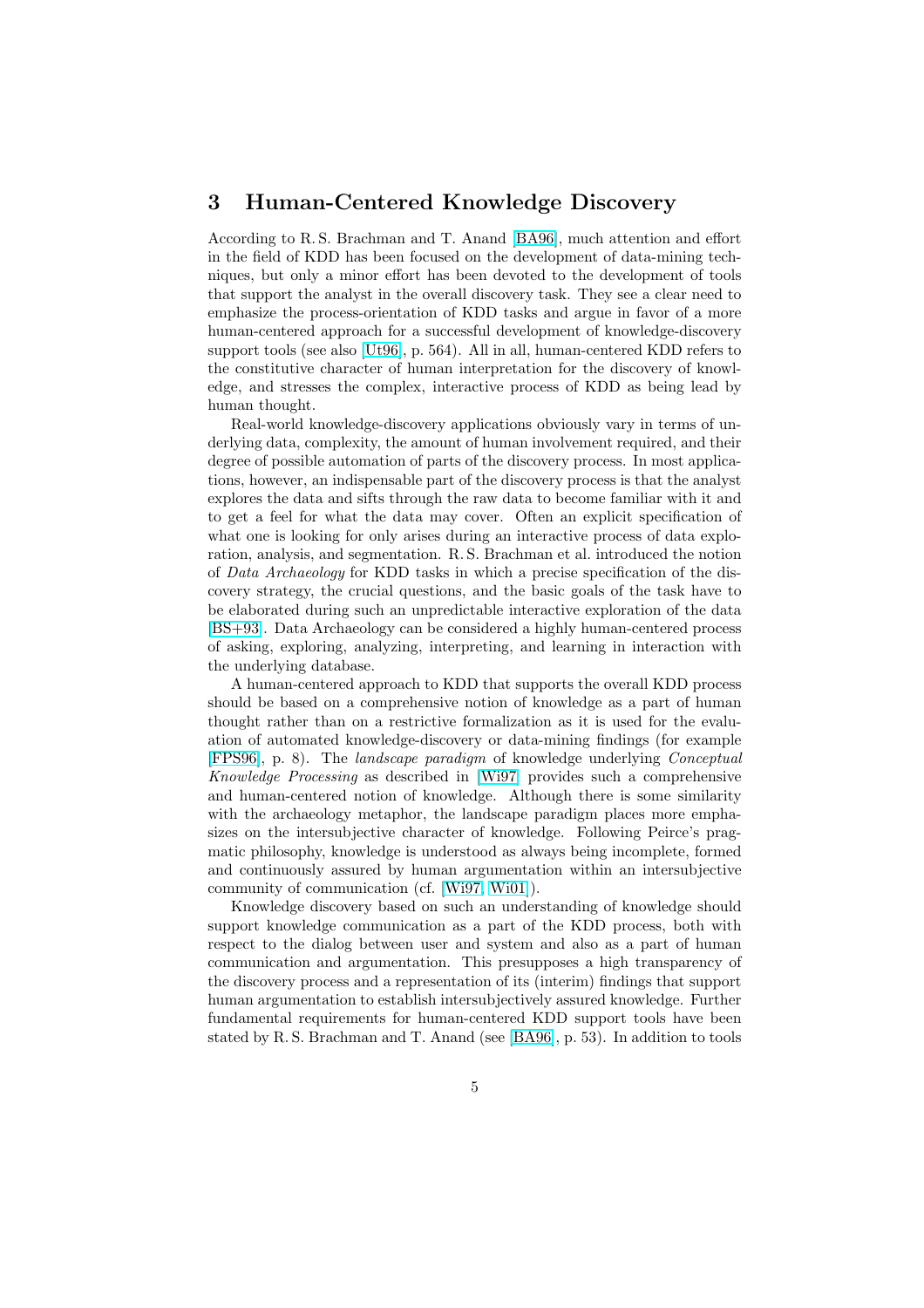that support the individual phases of the KDD process, they basically demand support for the coupling of the overall process, for exploratory Data Archaeology, and some help in deciding what discovery techniques to choose. Most of the content of these claims is covered by the more explicit and detailed requirements formulated already in [BS+93]. Requirements 1 to 5 of the subsequent list are explicitely stated in [BS+93, p. 164], while the remaining requirements are implicit in [BA96] and [BS+93].

- 1. The system should represent and present to the user the underlying domain in a natura[l and a](#page-17-0)ppropriate fashion. Objects from the domain shoul[d be ea](#page-17-0)sily i[ncorporat](#page-17-0)ed into queries.
- 2. The domain representation should be extendible by the addition of new categories formed from queries. These categories (and their representative individuals) must be usable in subsequent queries.
- 3. It should be easy to form tentative segmentations of data, to investigate the segments, and to re-segment quickly and easily. There should be a powerful repertoire of viewing and analysis methods, and these methods should be applicable to segments.
- 4. Analysts should be supported in recognizing and abstracting common analysis (segmenting and viewing) patterns. These patterns must be easy to apply and modify.
- 5. There should be facilities for monitoring changes in classes or categories over time.
- 6. The system should increase the transparency of the KDD process, and document its different stages.
- 7. Analysis tools should take advantage of explicitly represented background knowledge of domain experts, but should also activate the implicit knowledge of experts.
- 8. The system should allow highly flexible processes of knowledge discovery respecting the open and procedural nature of productive human thinking. This means in particular the support of intersubjective communication and argumentation.

Conceptual Knowledge Discovery provides means to satisfy these requirements, as we will argue in the next section along a system for analyzing flight movements.

### 4 Conceptual Knowledge Discovery in Databases

Conceptual information systems using the management system TOSCANA can be considered as knowledge discovery support environments that promote human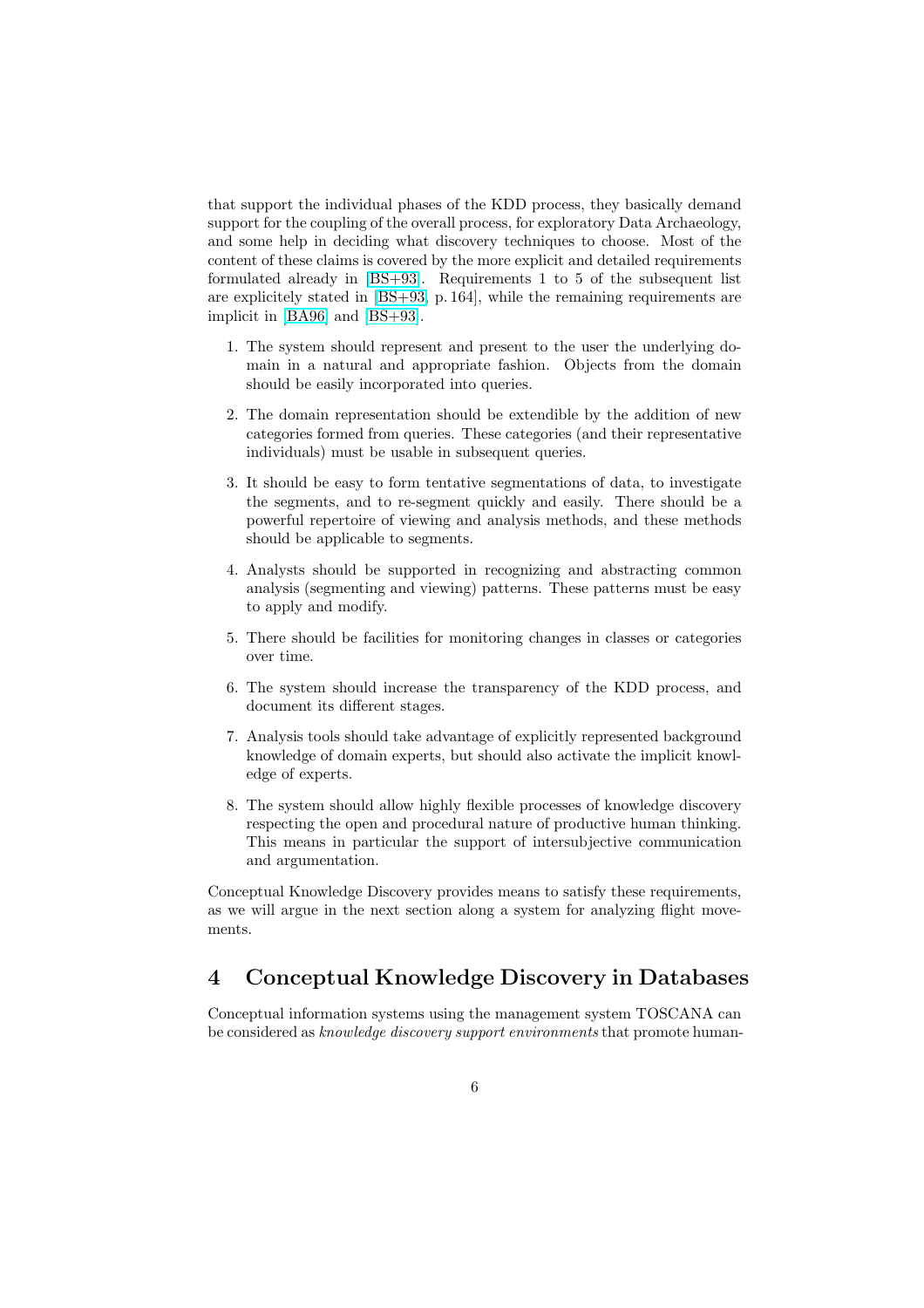centered discovery processes and representations of their findings. As illustrating example, we use a conceptual information system established by U. Kaufmann [Ka96] for exploring data of the information system INFO-80 of the 'Flughafen Frankfurt Main AG'. This information system supports planning, realization, and control of business transactions related to flight movements at Frankfurt Airport.

In [a conce](#page-19-0)ptual information system, the *objects* of the underlying domain are stored in a relational database so that they can be activated by SQL-statements for establishing conceptual scales. The objects are presented to the user in line diagrams of the concept lattices of conceptual scales as already demonstrated in Figure 3. In general, the objects are first listed in quantities describing the size of the extents of the represented concepts. For instance, in Figure 3 the number 8331 attached to the node labelled "18W" informs that there were 8331 takeoffs on Runway 18 West. If one wants more specific information about objects, one can ob[ta](#page-3-0)in the object names for an extent by clicking on the attached number, or even more information about a single object by clicking on [its](#page-3-0) name. Of course, larger numbers as in Figure 3 first have to be differentiated by further scales before considering single objects. But the distribution of the quantities may be already informative: in our example the number 8331 indicates that more than 40% of all takeoffs are from Runway 18 West; this high proportion is interesting because there was a st[ro](#page-3-0)ng controversy about the construction of this runway regarding noise pollution.

Our discussion shows that the first requirement of appropriate object representations is fulfilled in conceptual information systems. The second requirement of extendibility of categorical structures is already realized by the large flexibility in forming conceptual scales; even during the discovery process new insights may give rise to further conceptual scales. The third requirement of meaningful data segmentations is also fulfilled because the conceptual scales and their combinations yield an almost unlimited multitude of conceptual segmentations and with that a powerful repertoire of different views for exploring and analyzing data. This flexible repertoire supports analysts in recognizing and abstracting the interpretable patterns for which the fourth requirement asks.

Let us demonstrate some of the discussed abilities of conceptual information systems by continuing the investigation of Runway 18 West. In Figure 3 we zoom into the concept node labeled '18W' with the conceptual scale Wingspan Code and Position Size. Then we can study the sizes of the 8331 planes that took off from 18 West in the line diagram shown in Figure 4. Position sizes indicate, in increasing order, the size of the docking position of the plane [pr](#page-3-0)ior to takeoff, while the wingspan codes decrease by increasing wingspan (Code 0 stands for 'helicopter'). The cardinality of the extents are now described by percentages rather than by absolute cardinalities. From the d[ia](#page-7-0)gram we obtain that most of the machines that took off from Runway 18 West had position size 4 or 5, hence are rather large. This might lead to the hypothesis that those machines contribute over-proportionally to the noise pollution. We test this hypothesis by zooming into the two concept nodes labeled Posgr 4 and Posgr 5 with the scale Noise Class of the Plane by ICAO-Annex 16. The two line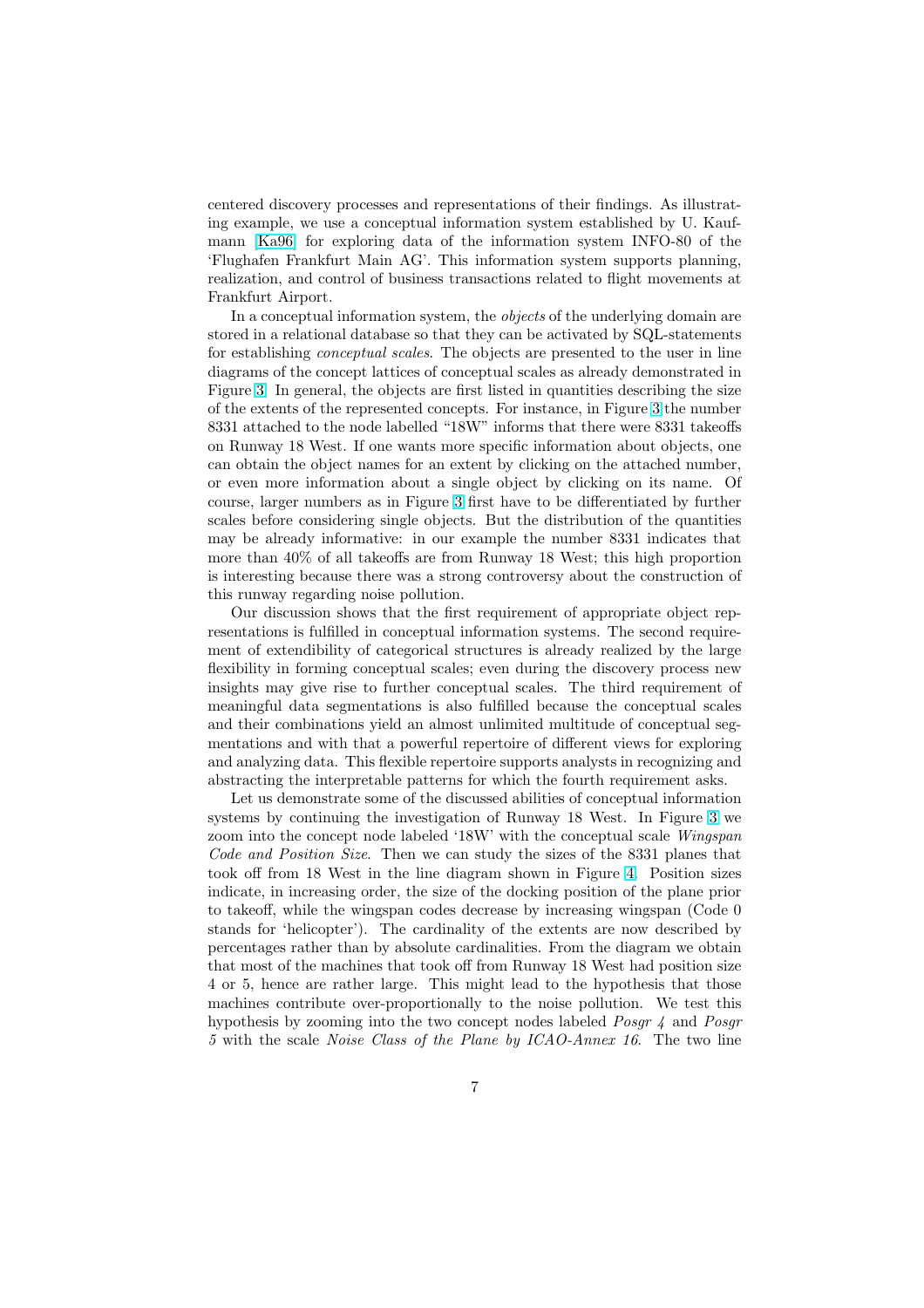<span id="page-7-0"></span>

Figure 4: The query structure Wingspan Code and Position Size

diagrams in Figure 5 indicate that for both position sizes more than 95% of the planes that took off from Runway 18 West are quite silent (as classified by Chapter 3 of the Chicago Treaty). Hence the hypothesis is not supported by the data. Summarizing our investigation, we can conclude that the planes taking off from Runway 18 [W](#page-8-0)est are over-proportionally large, but that more than 95% of them are categorized as silent.

Conceptual information systems offer also facilities for fulfilling the other requirements listed. Changes in classes or categories over time may be documented in specific scales so that they can be easily monitored. Processes of knowledge discovery are developing in a network of conceptual scales that yields increasing transparency of the process and can be used for documenting the different phases of the process. K. Mackensen and U. Wille have even shown in [MW97] how such processes may be understood as procedures of qualitative theory building (see also [SWW01]). Background knowledge of domain experts enters the process of knowledge discovery via conceptual scales in which experts have explicitly coded formal aspects of their knowledge in structurally [represen](#page-19-0)ting a certain theme, thereby also making connections to their implicit knowledge. Overall, conc[eptual inf](#page-20-0)ormation systems offer conceptually shaped landscapes of structurally coded knowledge allowing diverse excursions, during which a learning process yields an increasingly better understanding of what to collect and where to continue (cf. [Wi97]). The graphical representation of interesting parts of the landscape, in particular, supports intersubjective communication and argumentation.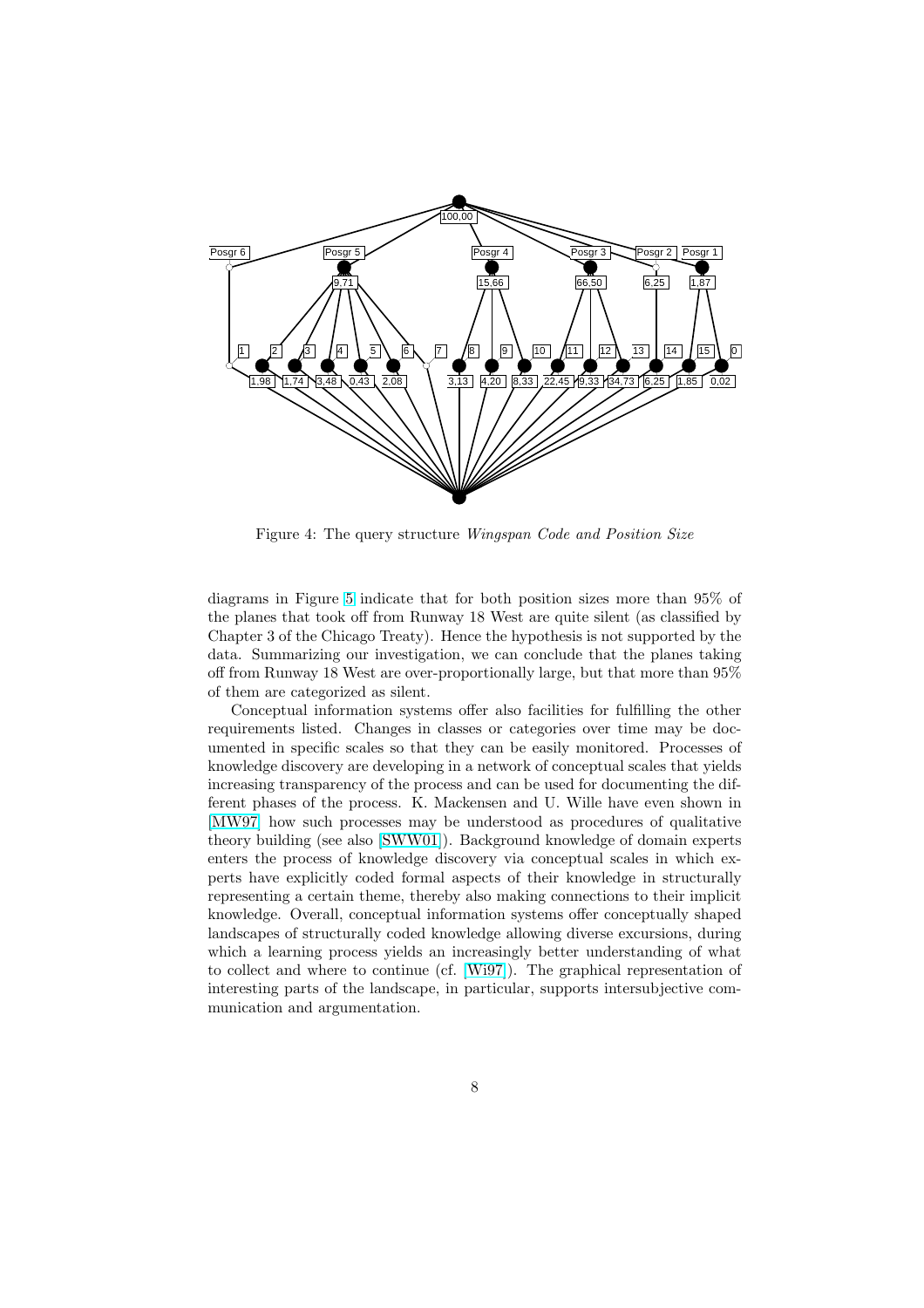<span id="page-8-0"></span>

Figure 5: The query structure Noise Class of the Plane by ICAO-Annex 16 with respect to position sizes P4 (left) and P5

# 5 Conceptual Knowledge Discovery and Data Warehousing

In this section, we present a second application of Conceptual Knowledge Discovery. In a joint research project of Darmstadt University of Technology and a Swiss department store, the integration of procedures of Formal Concept Analysis and Data Warehousing has been investigated. The resulting conceptual information system is in daily use in the database marketing of the department store. The implementation of this system led to new research topics, which resulted in a new analysis tool, CHIANTI, which will be presented in the following section.

The department store and its business partners provide a special credit card to their customers. If customers purchase products at the department store or one of its partners, they collect bonus points, which allow for reductions on special occasions. The credit card transactions are stored in a central database and allow the Database Marketing department to analyze the behaviour of their customers and to improve the personalization of marketing mailings, e. g., offering specific products the individual customers are more likely to be interested in. The database used at time of implementation contained data from more than nine million transactions and more than forty thousand customers. About 160 conceptual scales have been established within the conceptual information system for analyzing the data.

The line diagram on the left side in Figure 6 shows the cross-selling behavior between travel accessories, perfumery, and women's accessories. In the concept lattice, the objects are all customers with purchases in at least one of the three departments, and the attributes are 'purchased in the department for travel accessories', 'purchased in the perfumery', and ['p](#page-9-0)urchased in the department for women's accessories'. The diagram shows that there are 1075 customers who bought in the travel accessories only, 8182 in the perfumery only, and 3964 in the women's accessories department only, and in non of the other two departments. Furthermore, there are 967 customers who bought travel accessories and some-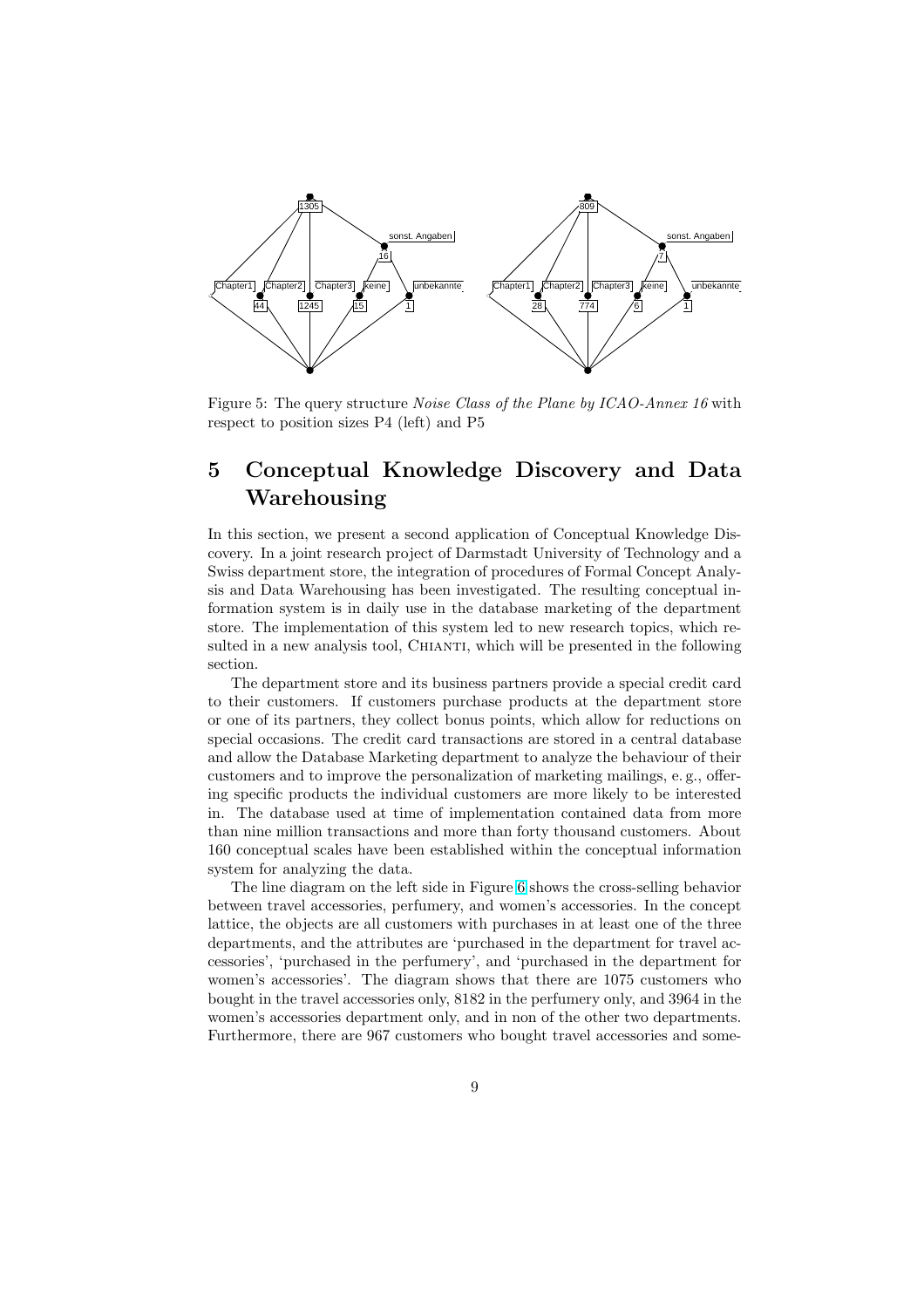<span id="page-9-0"></span>

Figure 6: Line diagrams showing the cross-selling between travel accessories, perfumery, and women's accessories

thing from the perfumery but no women's accessories, and 1849 customers who where active in all three departments. Here we are already pointed to a marketing problem, namely, why are there 8182 customers buying perfumery goods but no accessories although both departments are right next to each other?

Interesting for the mailing select are the  $6474 + 1849 = 8323$  customers, because, in general, it is more promising to make active customers to better customers. The diagram on the right hand side in Figure 6 represents the same facts as the left one, but the amounts of customers are summed up from the bottom (i. e., to each concept is attached the cardinality of its extent). To study the group of perfume and women's accessories buyers in further detail, TOSCANA allows us to 'zoom into' the node in the right diagram representing the 8323 customers that bought perfumery goods and accessories and eventually travel accessories. Figure 7 shows a segmentation of those customers with respect to their previous activity in the ladies wear department (formal, business, and casual wear). In this diagram, the amounts of customers are again summed up from the bottom; for instance, there are 1777 customers in that group of 8323 who spent more th[an](#page-10-0) 400 SFr (Swiss Francs) for women's clothing (639 spent more than 1000 SFr and 1138 between 400 and 1000 SFr). Since there is no need to attract already good customers of the ladies wear department by incentives advertised in direct mailings, one has to look for high potential customers with low or no activity in the ladies wear department.

The power of TOSCANA systems lies in the possibility to refine a presented concept lattice by another one so that one obtains either a nested line diagram of a combination of both lattices, or a line diagram of the second lattice refining a single specific concept of the first; the latter may be used for zooming iteratively, which potentially allows us to navigate through the entire database. Figure 8 shows how different scales can be combined and represented in a nested line diagram to visualize dependencies between different 'dimensions'. It shows the activity of the 6546 customers with 400 or less SFr expenses for women's clothing. The *nested line diagram* presents two aspects of the activity of those 6546 c[us](#page-11-0)tomers: the line diagram representing the number of departments in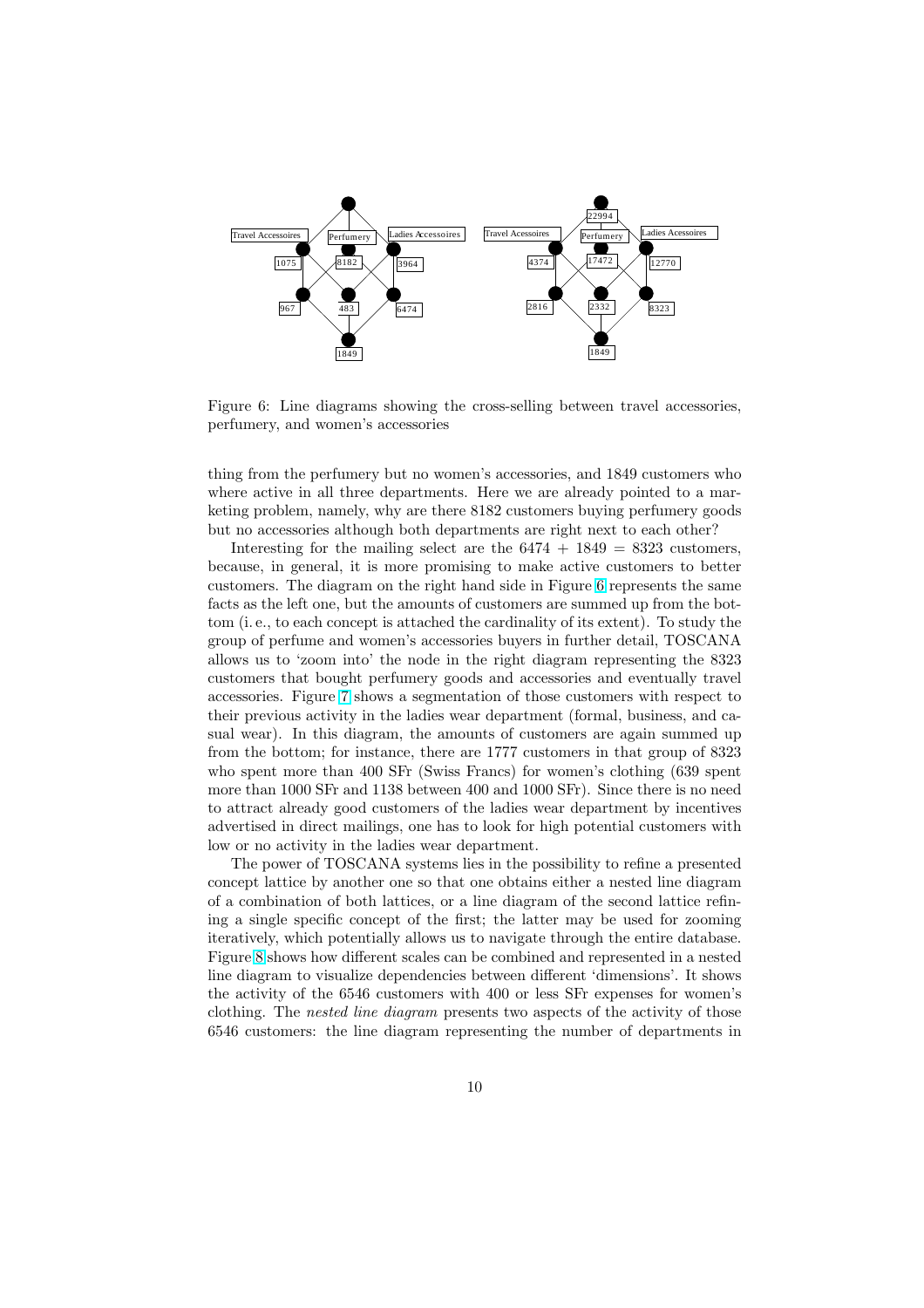<span id="page-10-0"></span>

Figure 7: Line diagram showing the amount customers of perfume and women's accessories spent for women's clothing

which customers shopped (outer part) is combined with the cross-selling line diagram between houseware and interieur (inner part). The nodes of the first line diagram have been enlarged so that a copy of the second line diagram could be drawn in each enlarged node. The nested line diagram can be read like an non-nested one if we replace the lines between the large circles by parallel lines between the corresponding nodes of the inner diagrams. For instance, we can read from the diagram that there are 4720 customers who shopped in five or more but in at most twelve departments of the store, and that 2001 of those bought houseware as well as interieur, which seems to be a good target group for direct mailing.

For examining cross-selling, concepts having many attributes – and hence only relatively few objects – are of special importance. In those cases, one needs the whole line diagram for the analysis of how well cross-selling works. But there are many applications where one is not interested in concepts which differentiate the population too much – at least not for a first overview. In that situation one benefits from iceberg concept lattices: by fixing a support threshold minsupp, one can prune all infrequent concepts of the conceptual scale (cf. [St99b, ST+01b]). Then only the frequent concepts are displayed. For instance, if we want to have a first glance at the distribution of the age of the customers, then the conceptual scale 'Age' may be too detailed. By fixing  $minsupp := 25\%$ , we prune 18 of the 30 concepts of the scale 'Year of Birth'. The remainder is s[hown in Figure](#page-20-0) 9. One can for instance see that for more than half of the customers the year of birth is unknown, and that 46.04% of all customers (paying with credit card) are born before 1973. Hence there are very few customers (of which the year of birth is known) who are younger than 25 years and having paid with cre[dit](#page-11-0) card.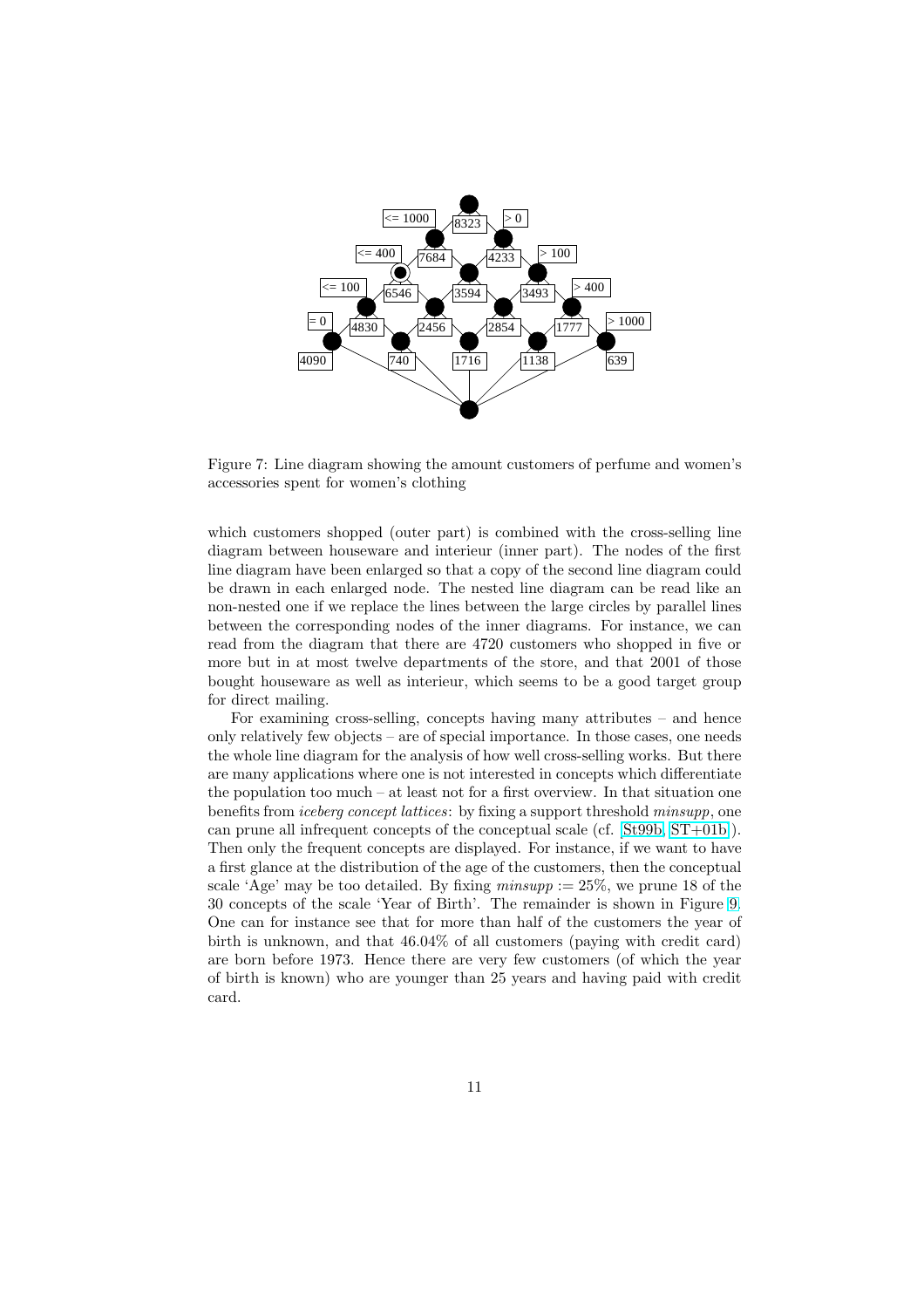<span id="page-11-0"></span>

Figure 8: Nested line diagram combining numbers of visited departments with the cross-selling between houseware and interieur



Figure 9: Conceptual Scale 'Year of Birth' restricted to frequent concepts with  $minsupp = 25\%$ 

### 6 Conceptual Deviation Discovery with Chianti

Up to now, the search and analysis was guided by already present knowledge. On other occasions, the analyst is looking for new ideas, is trying to gain new knowledge based on the collected data. To help the human expert in those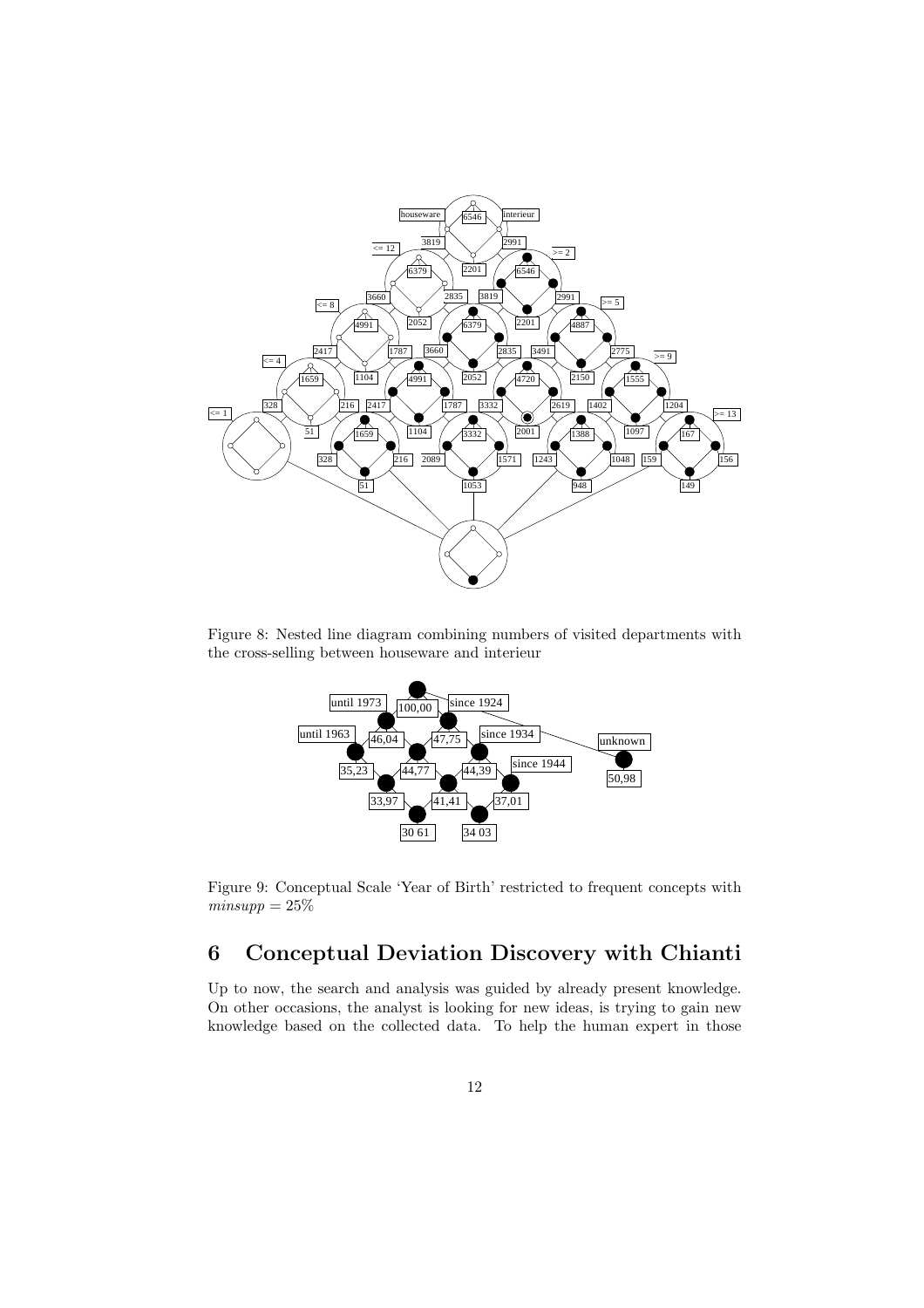more complex cases, a tool should automatically indicate conceptual scales (or combinations of conceptual scales) which are expected to provide interesting information, combined with the freedom of navigating around. The problem we tackle here is to gain more knowledge about a given sub-population. We do not necessarily require an *explicit* description of the behavior. For instance, in the context of Database Marketing, the user might want to learn (in its literal meaning) more about how customers spending much money differ from the other customers in their buying behavior. For this purpose, we have developed the tool Chianti, based on [St98] and [St99a]. While being an external tool at first, it is currently becoming an integral feature of the ToscanaJ Project [To01].

Chianti takes as input two sub-populations which are defined by SQL queries. It returns a list of conceptual scales ranked according to the difference in the distribution of th[e two](#page-20-0) sub-[popula](#page-20-0)tions. We explain the use of Chianti by an example.

In the following example, we have divided the customer population in two parts: those customers who spent more than 1000 SFr and those who spent less. CHIANTI then compares the distributions of the two sub-populations in all scales of the conceptual information system and returns a ranking of all scales. In the ranking, those scales appear at the top where the distributions differ the most. The current implementation provides two measures for the similarity of the distributions: The  $\chi^2$ -measure (hence the name of the program) and the maximum norm. While the first measure takes the differences in all concepts into account (the larger ones over proportionally), the second measure only regards the concept with the largest difference. This approach is useful when an easy interpretation of the ranking is desired. Chianti does not only work on contingents (i. e., the set of all objects belonging to the extent of the concept but not to the extent of any sub-concept), but also on extents, and is thus providing more possibilities for defining deviation measures on the conceptual scales.

Figure 10 shows the ranking of all scales related to cross-selling for the two sub-populations mentioned above according to the  $\chi^2$ -measure. The scale at the top is the scale 'Cross-selling houseware/interieur' (which we have already seen as inner scale in Figure 8). This means that among all cross-selling scales, this scale diffe[rent](#page-13-0)iates the two groups the most. This scale also appears as topmost scale in the ranking according to the maximum norm.

By combining the topmost scales of the ranking with the scale 'Money spent  $\leq$  / > 1000 SFr', we c[an](#page-11-0) then analyze the distribution of the two groups in more detail. The combination of this scale together with the scale 'Cross-selling houseware/interieur' is shown in Figure 11. In the diagram, we have set the top element of each inner scale to 100% in order to facilitate comparison. We see that the customers spending much money buy over-proportionally in the Houseware (265% more often) and Interieur (322% more often) departments. Furthermore, for this customer group, the cross-selli[ng](#page-13-0) between both departments is much higher than for the rest: The proportion from  $36.98\%$  to  $60.58\%$  and  $50.53\%$  is much higher than the one from 5.56% to 22.82% and 15.67%.

We emphasize that  $-$  unlike many statistical techniques  $-$  the final result is not the ranking of the scales. It provides just a suggestion to the analyst to con-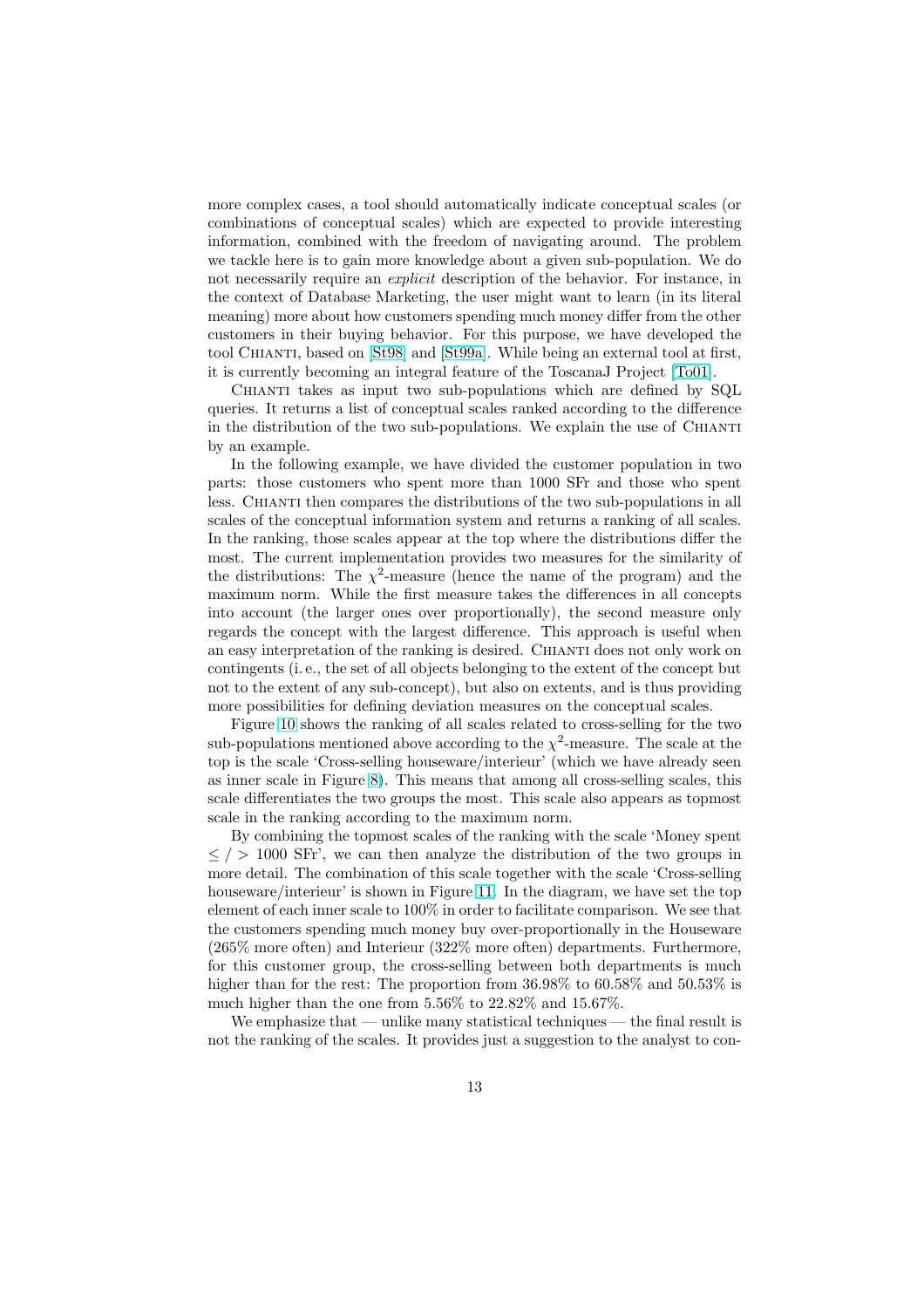<span id="page-13-0"></span>

| <b>Scale</b>                                           | Val.   |
|--------------------------------------------------------|--------|
| Xselling houseware/interieur                           | 0.0684 |
| Xselling food/wine                                     | 0,0570 |
| Xselling travel accessoires/perfumery/ladies accessoir | 0.0325 |
| Xselling perfumery/houseware/food                      | 0.0324 |
| Xselling perfumery/ladies fashion                      | 0.0305 |
| Xselling wine/mens fashion/perfumery                   | 0,0275 |
| Xselling ladies fashion/mens fashion/sports            | 0.0229 |
| Xselling sports/children/travel accessoires            | 0,0160 |
| Xselling mens clothing (incl_ underwear)               | 0,0160 |
| Xselling ladies wear                                   | 0.0123 |
| Xselling mens city                                     | 0,0009 |

Figure 10: Ranking of conceptual scales related to cross-selling



Figure 11: Customers of the houseware department differentiated by the amount of money spent

sider a certain combination of scales for analyzing the situation in more detail. It is not justified to deduce from the ranking alone that the buying behavior in the houseware department determines the value of the customer. In particular, it is not possible to decide automatically if a prominent position in the ranking indicates a cause for or a consequence of the different distribution. This becomes clear when one studies the ranking of all scales. The topmost scales are then all scales related to the amount of money spent. In those scales one will hardly discover new insights. The next scale is then 'Active Time (in days)'. This scale does not provide an interesting insight either, since it is intuitively clear that a typical customer usually pays less than 1000 SFr in a single transaction; hence for spending more money, he has to visit the department store more than once. The next scale then is the scale 'Cross-selling houseware/interieur'.

The insight that the scale about the active time is not useful for this kind of analysis can only be gained by refering to the implicit background knowledge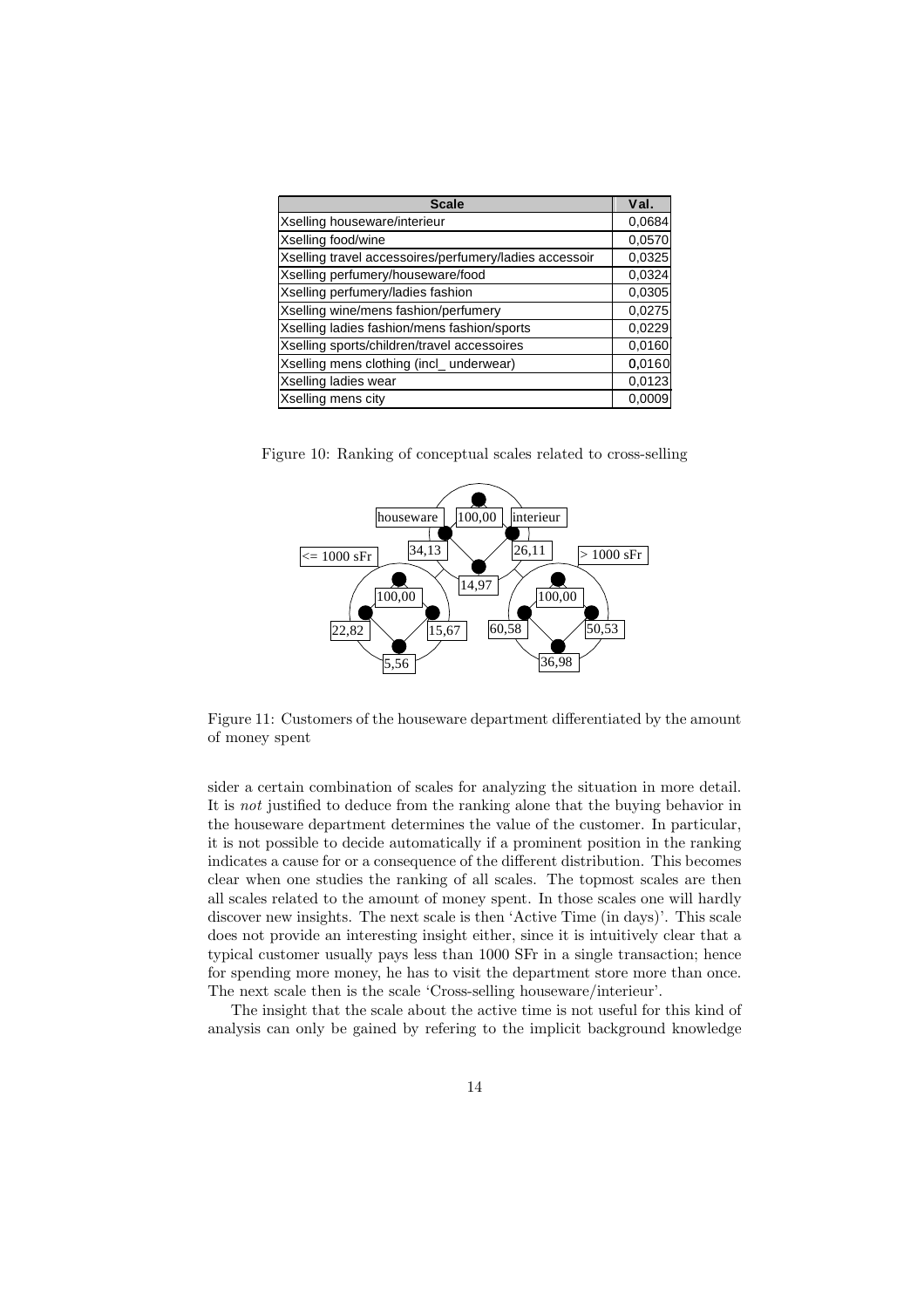

Figure 12: Nested line diagram of the scales Position of baggage conveyor and Position of aircraft

of the domain expert. A repository which stores such information explicitly cannot overcome the general problem. There is an almost boundless number of possible combinations of conceptual scales in a conceptual information system which cannot be overviewed in advance. However it is promising for further research to consider such a repository which 'learns' from the behavior of the analyst which combinations are of interest and which are not.

In this context, a more detailed study of different deviation measures has been started. We discuss it along the flight movement analysis example. Figure 12 shows the nested line diagram of the scales 'Position of baggage conveyor' and 'Position of the aircraft'. By a short investigation, some problematic cases can be found. For instance, there are 180 aircraft at Terminal 1 with baggage conveyors assigned in Terminal 2. The four aircraft that docked at Terminal 2, while their assigned baggage conveyors are in Terminal 1, as well as the  $7+17$ cases in which the aircraft docks at one of the two terminals, while the assigned conveyor is on the apron, are also considered problematic.

We applied different deviation measures for analyzing in which conceptual scales (out of a representative subset of scales) the deviation of the subpopulation of the 180 aircraft compared to the total population is the largest (cf. [KSK01]). To formally present those measures, we use the following notations: Given the multi-valued context  $(G, M, W, I)$ , the two sub-populations used for the comparision are described by the subsets  $G_1, G_2 \subseteq G$  and induce the sub-contexts  $\mathbb{K}_i := (G_i, M, W, I \cap (G_i \times M \times W))$  with  $i \in \{1, 2\}.$ 

[Let](#page-19-0)  $\mathcal{C}_{\mathbb{S}}$  be the set of all concepts of a conceptual scale  $\mathbb{S}$ . For every  $\mathfrak{c} \in \mathcal{C}_{\mathbb{S}}$ ,  $\mathfrak{c}_i$ shall be the corresponding concept of the scale  $\mathbb S$  realized over  $\mathbb K_i$ . For a concept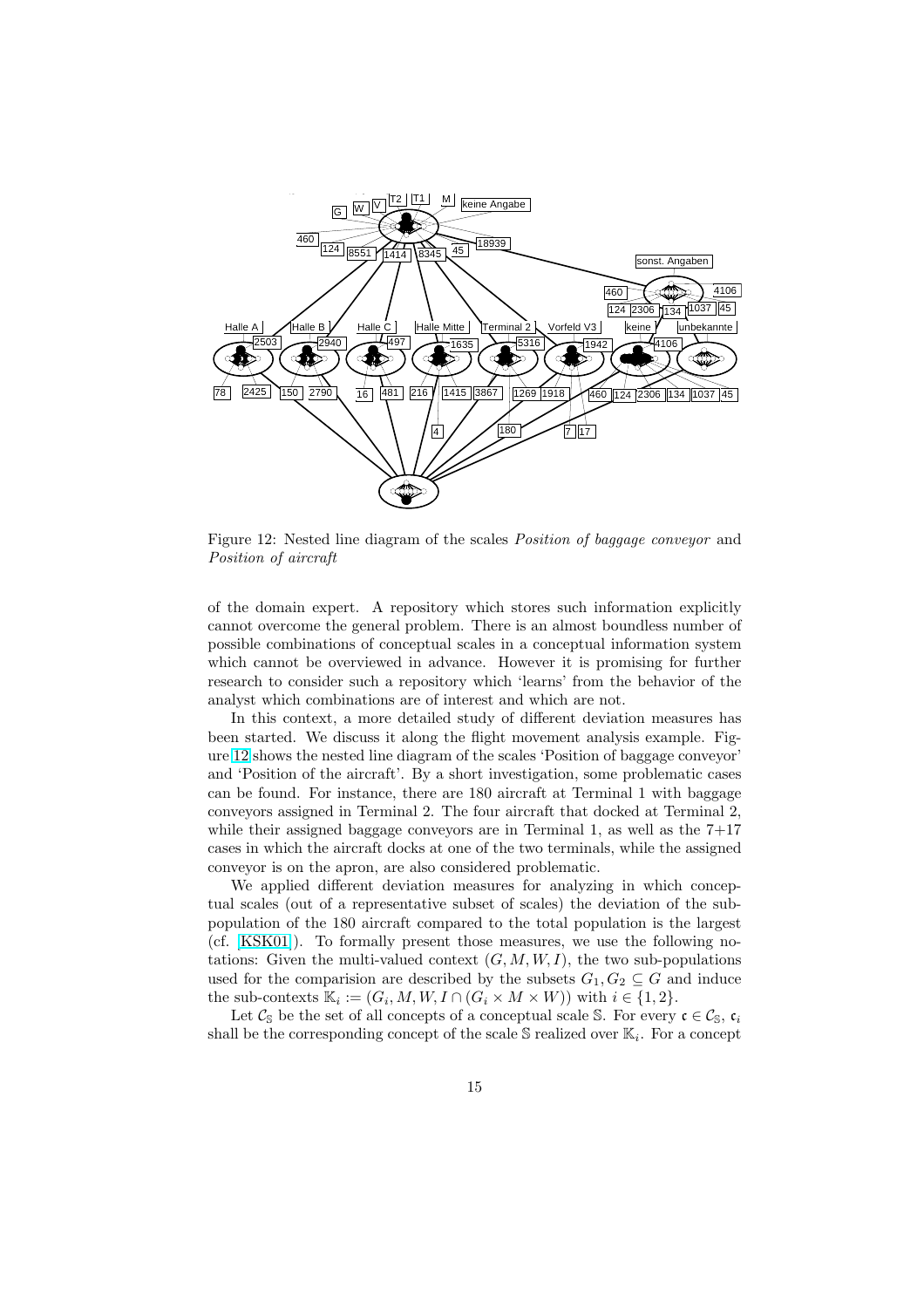<span id="page-15-0"></span>

Figure 13: A comparison of four possible deviation measures

c, the functions extent and contingent return the number of objects in its extent and contingent respectively.

Using these notations, we can now describe the four deviation measures:

$$
\chi^2(\text{extent})(\mathbb{S}) \quad := \quad \frac{1}{|\mathcal{C}_s|} \quad \sum_{\mathfrak{c} \in \mathcal{C}_s} \quad \left(\frac{\text{extent}(\mathfrak{c}_1)}{|\mathcal{G}_1|} - \frac{\text{extent}(\mathfrak{c}_2)}{|\mathcal{G}_2|}\right)^2
$$
\n
$$
\chi^2(\text{contingent})(\mathbb{S}) \quad := \quad \frac{1}{|\mathcal{C}_s|} \quad \sum_{\mathfrak{c} \in \mathcal{C}_s} \quad \left(\frac{\text{contingent}(\mathfrak{c}_1)}{|\mathcal{G}_1|} - \frac{\text{contingent}(\mathfrak{c}_2)}{|\mathcal{G}_2|}\right)^2
$$
\n
$$
\max(\text{extent})(\mathbb{S}) \quad := \quad \frac{1}{|\mathcal{C}_s|} \quad \max_{\mathfrak{c} \in \mathcal{C}_s} \quad \left|\frac{\text{extent}(\mathfrak{c}_1)}{|\mathcal{G}_1|} - \frac{\text{extent}(\mathfrak{c}_2)}{|\mathcal{G}_2|}\right|
$$
\n
$$
\max(\text{contingent})(\mathbb{S}) \quad := \quad \frac{1}{|\mathcal{C}_s|} \quad \max_{\mathfrak{c} \in \mathcal{C}_s} \quad \left|\frac{\text{contingent}(\mathfrak{c}_1)}{|\mathcal{G}_1|} - \frac{\text{contingent}(\mathfrak{c}_2)}{|\mathcal{G}_2|}\right|
$$

Our analysis indicates that the deviation measures provide different rankings. According to two of them, the conceptual scale 'Airline' was ranked highest, while according to the two other, the scale 'Partner of the airlines' was ranked highest. Figure 13 shows the differences between the different deviation measures. Along the x-axis the scales are listed (ordered by their ranking with respect to the maximum-measure on the contingents). The y-axis provides the rank given to the scale by each of the four measures. If all of them would measure the same information, they would be all close to each other, i. e., all would be very close to the diagonal. As can be seen in the figure, this is not the case. Actually, there are conceptual scales that are esteemed important following the maximum-on-contingents measure but unimportant by the  $\chi^2$ -on-extents measure – and vice-versa. This indicates the need for more experience in real-world applications based on judgments of domain experts. This would help to define ranking functions adapted to the domain of analysis.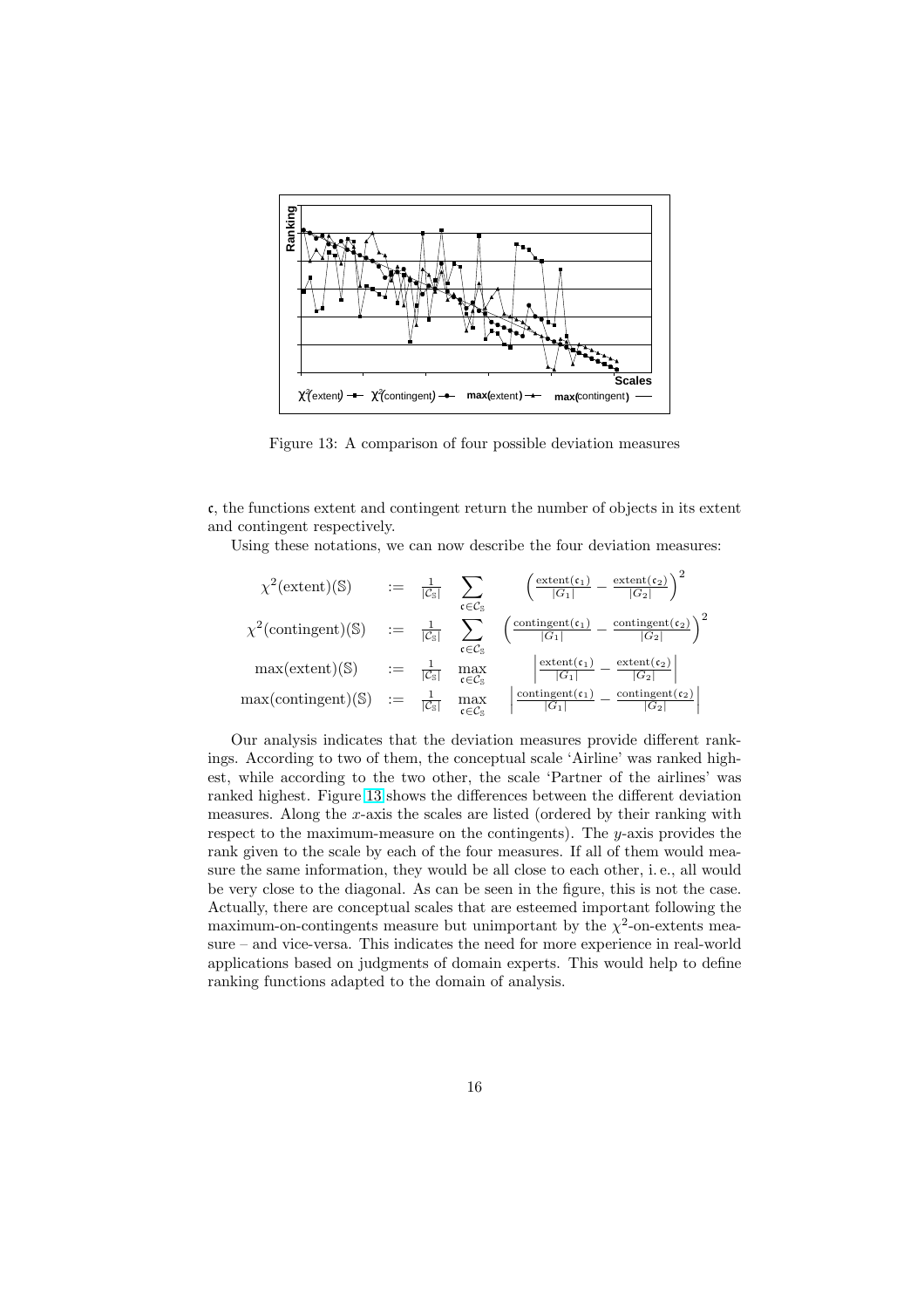### 7 Related Work

In this paper, we have presented an overview over some applications of Conceptual Knowledge Discovery. Now we briefly discuss some other ways (taken by ourselves as well as by other authors) of using Formal Concept Analysis to support the knowledge discovery process. This collection is by no means complete, but shall provide an insight in the variety of applications of Formal Concept Analysis for Knowledge Discovery.

A prominent research area in KDD are association rules. Formal Concept Analysis is used in two ways for computing association rules. Firstly, the lattice structure is exploited for improving the fiiciency of the algorithms. The first algorithm of this kind was Close [PBTL99]. [PHM00, BTP+00] present two more algorithms for efficient computation. Secondly, Formal Concept Analysis is used to reduce the number of rules presented to the user. The approaches described in [BPT+00, Za00, ST+01a] allow for rule reduction without loss of information. Another unsuperv[ised KDD](#page-19-0) t[echnique](#page-19-0) [where For](#page-17-0)mal Concept Analysis was applied is conceptual clustering: [CR93, StW93, MG95, ST+01b] describe different approaches. B. Ganter and S. Kuznetsov [GK00, GK01] and E. M. Nguifo [and P. Nji](#page-17-0)[woua \[](#page-22-0)[NN01\] hav](#page-20-0)e applied Formal Concept Analysis for supervised learning in

In [CES00], an application of CKDD in em[ail coll](#page-18-0)[ections i](#page-20-0)[s discus](#page-19-0)[sed.](#page-20-0)

Conceptual information systems can also be understood [as On-Line An](#page-18-0)alytical Processing (OLAP) tools[. Roug](#page-19-0)hly, the conceptual scales can be regarded as dimensions of a multi-dimensional data cube. Zooming in one of the concepts of a sc[ale as d](#page-18-0)escribed in the previous sections corresponds to 'slicing' the data cube. 'Rotating' and 'drill-down' are also supported [St00]. The combination of the conceptual structures of Formal Concept Analysis and the numerical capabilities presented by today's databases is incorporated in the ToscanaJ project (cf. [To01]) and will be the base for future applications in this domain.

While the ToscanaJ project is preparing for very l[arge d](#page-20-0)atabases, there is also a need for small and handy analysis tools. For small and ad-hoc qualitative data analysis, the software tool CERNATO from Navicon  $GmbH<sup>1</sup>$  has been developed. Ce[rnato](#page-21-0) is a highly integrated system for data management and interactive analysis. It includes facilities for building conceptual information systems. The line diagrams are produced on the fly and are animated.

Further research in Conceptual Knowledge Processing aims at developing conceptual knowledge systems by extending the functionalities of conceptual information systems, especially by logic-based components. As Formal Concept Analysis and Description Logics are closely related and have similar purposes (see, e.g.,  $[BS+93, SSW96]$ ), first steps in integrating both theories have been made ([Ba95, Be97, Pr97, St96]). For hybrid knowledge processing, an extension of conceptual information systems is foreseen by incorporating statistical and computational components [SWo97]. This indicates a promising development in terms of [extend](#page-17-0)i[ng conce](#page-20-0)ptual information systems toward a wider range of

<sup>1</sup>http[://www.navic](#page-17-0)[on.de](#page-19-0)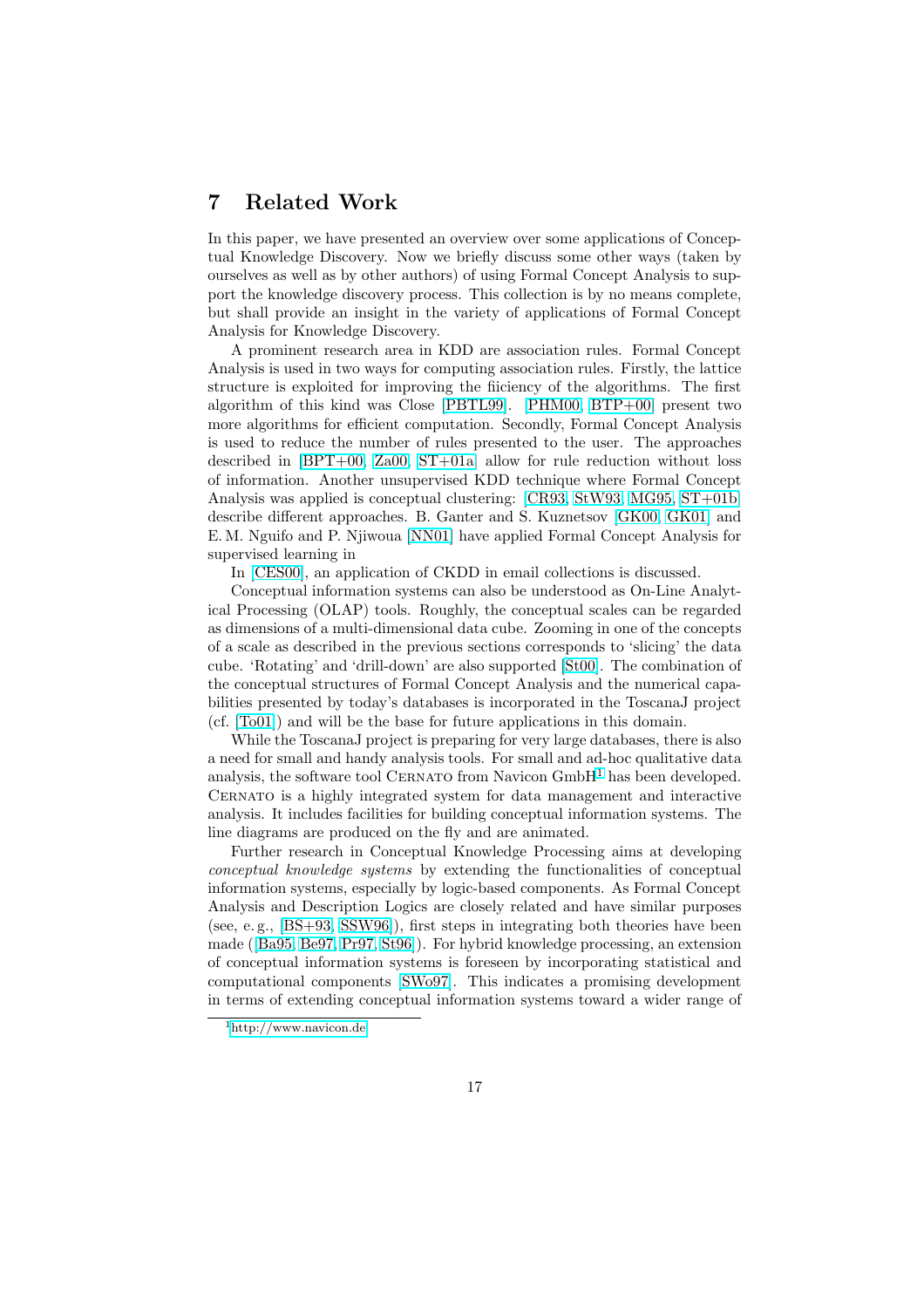<span id="page-17-0"></span>CKDD applications.

A second line of extending Formal Concept Analysis to Conceptual Knowledge Processing beside CKDD is Contextual Logic [Wi96, Pr00]. It is based on the elementary doctrines of concepts, judgments, and conclusions as discussed in traditional philosophical logic. In this framework, Formal Concept Analysis is considered as a theory for concepts, while Conceptual Graphs [So84] are used as building blocks for a theory for judgm[ents an](#page-21-0)[d conc](#page-19-0)lusions. Details of Contextual Logic and its philosophical foundations are discussed in [Wi96, Wi97, Pr98, Pr00, Wi00].

### 8 Conclusion

[In this paper](#page-21-0)[, we have d](#page-19-0)[iscusse](#page-21-0)d the need for a human-centered approach to Knowledge Discovery. We presented Conceptual Knowledge Discovery as such an approach, and argued how it fulfills the criteria for a human-oriented knowledge discovery provided by R. Brachman. We illustrated CKDD by two applications at Frankfurt Airport and at a Swiss warehouse, and presented the new CHIANTI tool for conceptual deviation discovery.

### References

- [AIS93] R. Agrawal, T. Imielinski, A. Swami: Mining association rules between sets of items in large databases. Proc. ACM SIGMOD, 1993
- [Ba95] F. Baader: Computing a Minimal Representation of the Subsumption Lattice of all Conjunctions of Concepts Defined in a Terminology. Proc. of KRUSE '95. August 11–13, 1995, 168–178
- [BPT+00] Y. Bastide, N. Pasquier, R. Taouil, G. Stumme, L. Lakhal: Mining Minimal Non-Redundant Association Rules Using Frequent Closed Itemsets. In: J. Lloyd, V. Dahl, U. Furbach, M. Kerber, K.–K. Lau, C. Palamidessi, L. M. Pereira, Y. Sagiv, P. J. Stuckey (eds.): Computational Logic — CL 2000. Proc. CL '00. LNAI 1861, Springer, Berlin–Heidelberg 2000, 972–986
- [BTP+00] Y. Bastide, R. Taouil, N. Pasquier, G. Stumme, L. Lakhal: Mining Frequent Patterns with Counting Inference. SIGKDD Explorations 2(2), Special Issue on Scalable Algorithms, 2000, 71–80
- [Be97] H. Berg: Terminologische Begriffslogik. Diplomarbeit, FB4, TU Darmstadt, 1997
- [BA96] R. J. Brachman, T. Anand: The Process of Knowledge Discovery in Databases. In [FPSU96], 37–57
- [BS+93] R. J. Brachman, P. G. Selfridge, L. G. Terveen, B. Altman, A. Borgida, F. Halper, T. Kirk, A. Lazar, D. L. McGuinnes,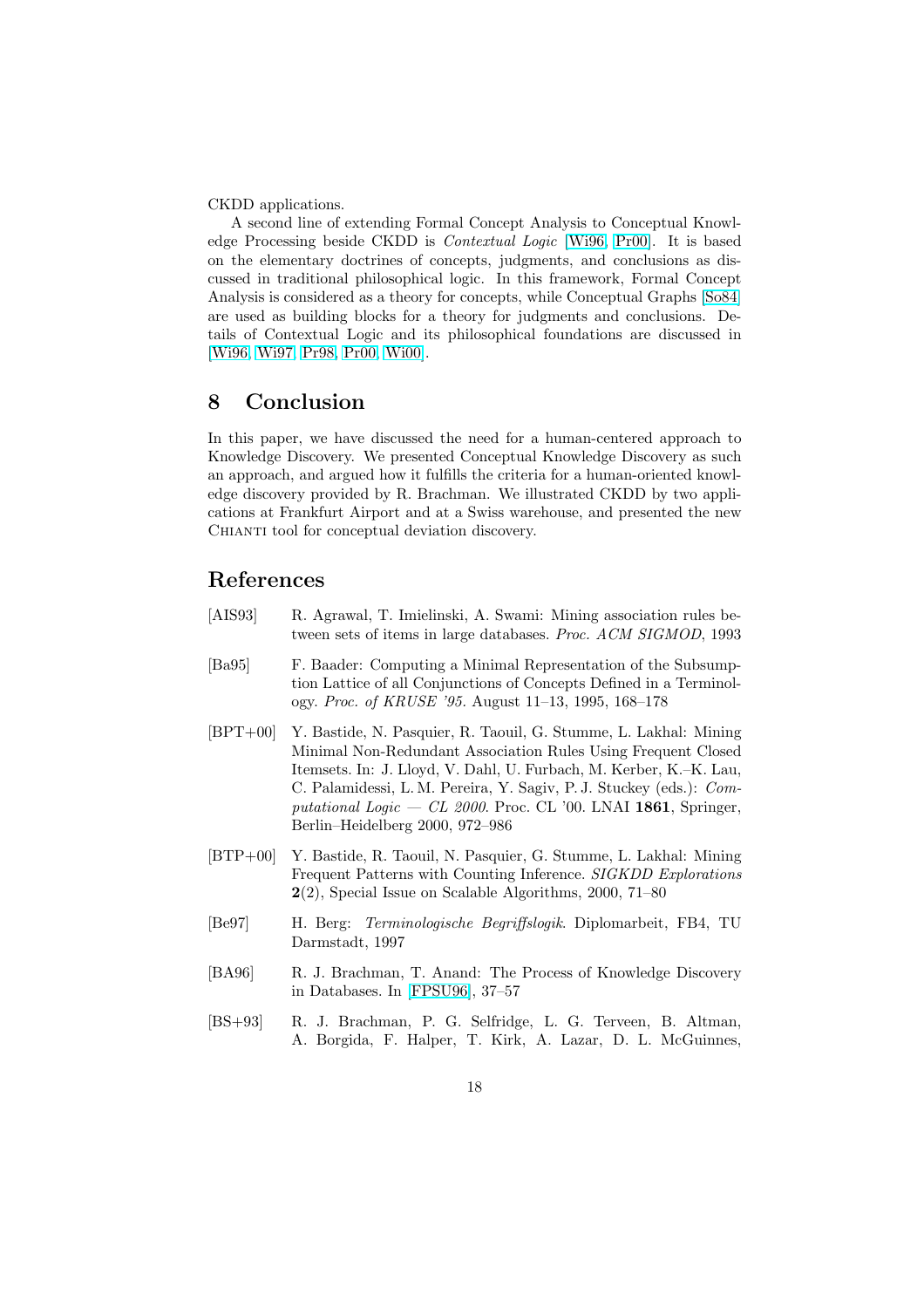L. A. Resnick: Integrated Support for Data Archaeology. International Journal of Intelligent and Cooperative Information Systems 2 (1993), 159–185

- <span id="page-18-0"></span>[CR93] C. Carpineto, G. Romano: GALOIS: An Order-Theoretic Approach to Conceptual Clustering. Machine Learning. Proc. ICML 1993, Morgan Kaufmann Prublishers 1993, 33–40
- [CES00] R. Cole, P. Eklund, G. Stumme: CEM A Program for Visualization and Discovery in Email. In: D. A. Zighed, J. Komorowski, J. Zytkow (eds.): Principles of Data Mining and Knowledge Discovery. Proc. PKDD 2000. LNAI 1910, Springer, Berlin–Heidelberg 2000, 367–374
- [DS01] H. S. Delugach, G. Stumme (eds.): Conceptual Structures: Broadening the Base. Proc. ICCS 2001. LNAI 2120. Springer, Berlin– Heidelberg 2001
- [DG86] J.-L. Guigues, V. Duquenne: Familles minimales d' implications informatives resultant d'un tableau de données binaires. Math. Sci. Humaines 95, 1986, 5–18
- [FPS96] U. M. Fayyad, G. Piatetsky-Shapiro, P. Smyth: From Data Mining to Knowledge Discovery: An Overview. In [FPSU96], 1–34
- [FPSU96] U. M. Fayyad, G. Piatetsky-Shapiro, P. Smyth, R. Uthurusamy (eds.): Advances in Knowledge Discovery and Data Mining. AAAI/MIT Press, Cambridge 1996
- [Ga87] B. Ganter: Algorithmen zur Formalen Begriffsanalyse. In: B. Ganter, R. Wille, K. E. Wolff (eds.): *Beiträge zur Begriffsanalyse*. B.I.-Wissenschaftsverlag, Mannheim 1987, 241–254
- [GK00] B. Ganter, S. Kuznetsov: Formalizing hypotheses with concepts. In: [GM00], 342–356
- [GK01] B. Ganter, S. Kuznetsov: Pattern structures and their projections. In: [DS01], 129–142
- [GM00] B. Ganter, G. W. Mineau (eds.): Conceptual Structures: Logical, Linguistic, and Computational Issues. Proc. ICCS 2000. LNAI 1867. Springer, Berlin–Heidelberg 2000
- [GW96] B. Ganter, R. Wille: Formale Begriffsanalyse: Mathematische Grundlagen. Springer, Berlin–Heidelberg 1996
- [GW99] B. Ganter, R. Wille: Formal Concept Analysis : Mathematical Foundations. Springer, Berlin–Heidelberg 1999. (Translation of [GW96])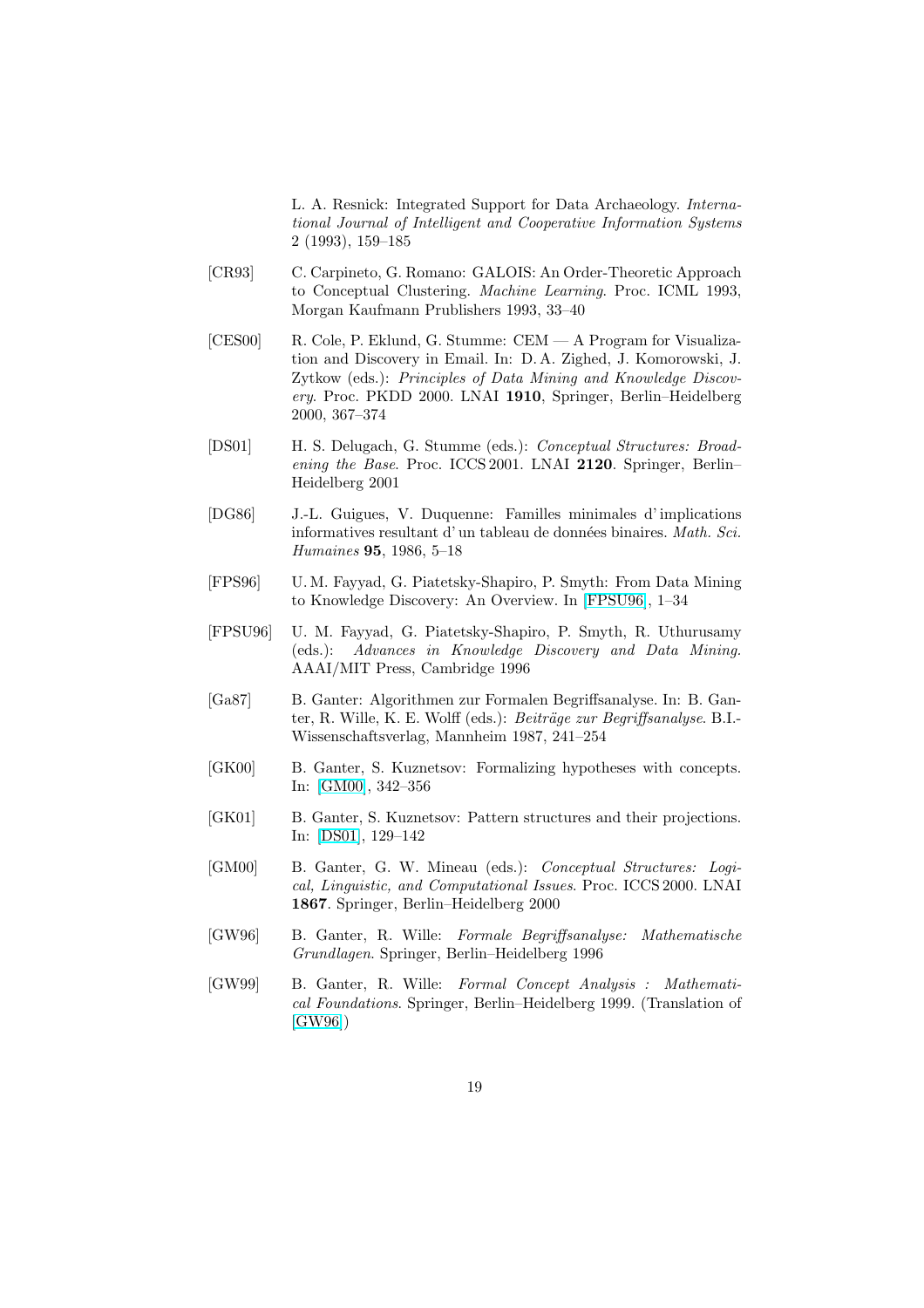- <span id="page-19-0"></span>[HSWW00] J. Hereth, G. Stumme, U. Wille, R. Wille: Conceptual Knowledge Discovery and Data Analysis. In: [GM00], 421–437
- [Ka96] U. Kaufmann, Begriffliche Analyse von Daten über Flugereignisse — Implementierung eines Erkundungs- und Analysesystems mit TOSCANA. TU Darmstadt, 1996
- [KSK01] R. Kasperzec, F. Seidemann, J. Kircher: Begriffliche Analyse von Teilpopulationen in Datenbanken. Seminararbeit, Universität Karlsruhe, 2001
- [Lu91] M. Luxenburger: Implications partielles dans un contexte. Mathématiques, informatique et sciences humaines 113, 1991, 35– 55
- [MW97] K. Mackensen, U. Wille: Qualitative text analysis supported by conceptual data systems. Quality and Quantity: International journal of methodology 2/33 (1999), 135–156
- [MG95] G. Mineau, R. Godin: Automatic Structuring of Knowledge Bases by Conceptual Clustering. IEEE Transactions on Knowledge and Data Engineering 7(5),1995, 824–829
- [NN01] E. M. Nguifo, P. Njiwoua: IGLUE: A Lattice-based Constructive Induction System. In: Intl. Journal of Intelligent Data Analysis  $(IDA)$  4(4), 2001, 1-49
- [PBTL99] N. Pasquier, Y. Bastide, R. Taouil, L. Lakhal: Efficient mining of association rules using closed itemset lattices. Journal of Information Systems 24(1), 1999, 25–46
- [PHM00] J. Pei, J. Han, R. Mao: Closet: An efficient algorithm for mining frequent closed itemsets. Proc. Workshop on Research Issues on Data Mining and Knowledge Discovery (DMKD), May 2000, 21–30
- [Pe35] Ch. S. Peirce: Collected Papers. Harvard University Press, Cambridge 1931-35
- [Pr97] S. Prediger: Logical Scaling in Formal Concept Analysis. In: D. Lukose, H. Delugach, M. Keeler, L. Searle, J. F. Sowa (eds.): Conceptual Structures: Fulfilling Peirce's Dream. LNAI 1257, Springer, Berlin–Heidelberg 1997, 332–341
- [Pr98] S. Prediger: Kontextuelle Urteilslogik mit Begriffsgraphen. Ein Beitrag zur Restrukturierung der mathematischen Logik. Dissertation, TU Darmstadt. Shaker Verlag, Aachen 1998
- [Pr00] S. Prediger: Mathematische Logik in der Wissensverarbeitung. Historisch-philosophische Gründe für eine Kontextuelle Logik. Math. Semesterberichte 47(2), 2000, 165–191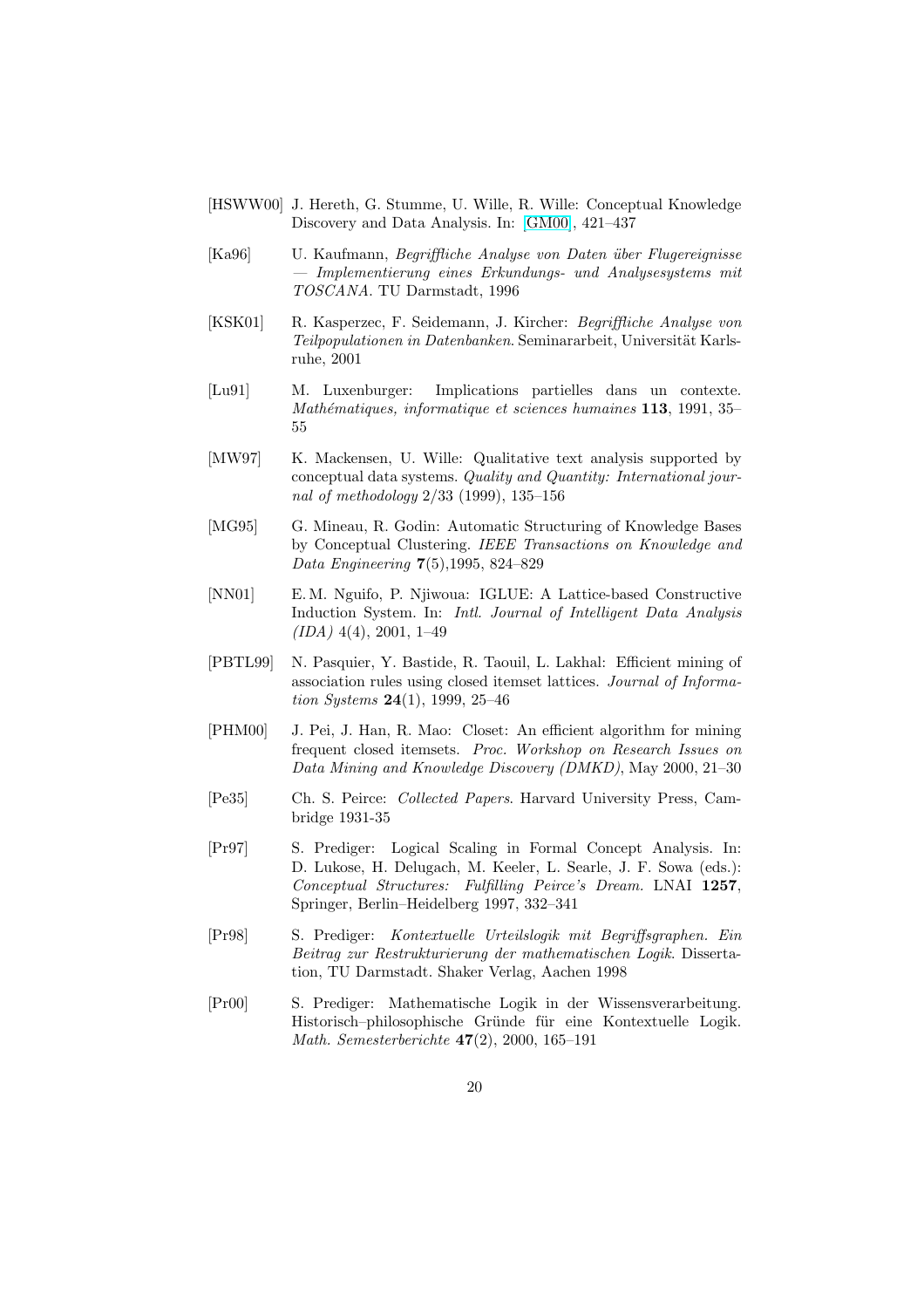- <span id="page-20-0"></span>[SSW96] P. D. Selfridge, D. Srivastava, L. O. Wilson, IDEA: Interactive Data Exploration and Analysis. In: Proc. SIGMOD '96, Montreal, Canada 1996
- [SS+93] P. Scheich, M. Skorsky, F. Vogt, C. Wachter, R. Wille: Conceptual Data Systems. In: O. Opitz, B. Lausen, R. Klar (eds.): Information and Classification. Springer, Berlin–Heidelberg 1993, 72–84
- [So84] J. F. Sowa: Conceptual structures: Information processing in mind and machine. Adison-Wesley, Reading 1984
- [StW93] S. Strahringer, R. Wille: Conceptual clustering via convex-ordinal structures. In: O. Opitz, B. Lausen, R. Klar (eds.): Information and Classification. Springer, Berlin–Heidelberg 1993, 85–98
- [SWW01] S. Strahringer, R. Wille, U. Wille: Mathematical support of empirical theory building. In: [DS01], 169–186
- [St96] G. Stumme: The Concept Classification of a Terminology Extended by Conjunction and Disjunction. In: N. Foo, R. Goebel (eds.): PRI-CAI'96: Topics in Arti[ficial I](#page-18-0)ntelligence. LNAI 1114, Springer, Berlin–Heidelberg 1996, 121–131
- [St98] G. Stumme: Exploring Conceptual Similarities of Objects for Analyzing Inconsistencies in Relational Databases. Proc. Workshop on Knowledge Discovery and Data Mining, 5th Pacific Rim Intl. Conf. on Artificial Intelligence. Singapore, Nov. 22–27, 1998, 41–50
- [St99a] G. Stumme: Dual Retrieval in Conceptual Information Systems. In: A. P. Buchmann (ed.): Datenbanksysteme in Büro, Technik und Wissenschaft. Springer, Berlin–Heidelberg 1999, 328–342
- [St99b] G. Stumme: Conceptual Knowledge Discovery with Frequent Concept Lattices. FB 4–Preprint 2043, TU Darmstadt 1999
- [St00] G. Stumme: Conceptual On-Line Analytical Processing. In: K. Tanaka, S. Ghandeharizadeh, Y. Kambayashi (eds.): Information Organization and Databases. Chpt. 14. Kluwer, Boston–Dordrecht– London 2000
- [ST+01a] G. Stumme, R. Taouil, Y. Bastide, N. Pasquier, L. Lakhal: Intelligent Structuring and Reducing of Association Rules with Formal Concept Analysis. In: F. Baader. G. Brewker, T. Eiter (eds.): KI 2001: Advances in Artificial Intelligence. Proc. KI 2001. LNAI 2174, Springer, Berlin–Heidelberg 2001, 335–350
- [ST+01b] G. Stumme, R. Taouil, Y. Bastide, N. Pasqier, L. Lakhal: Computing Iceberg Concept Lattices with Titanic. J. on Knowledge and Data Engineering (to appear)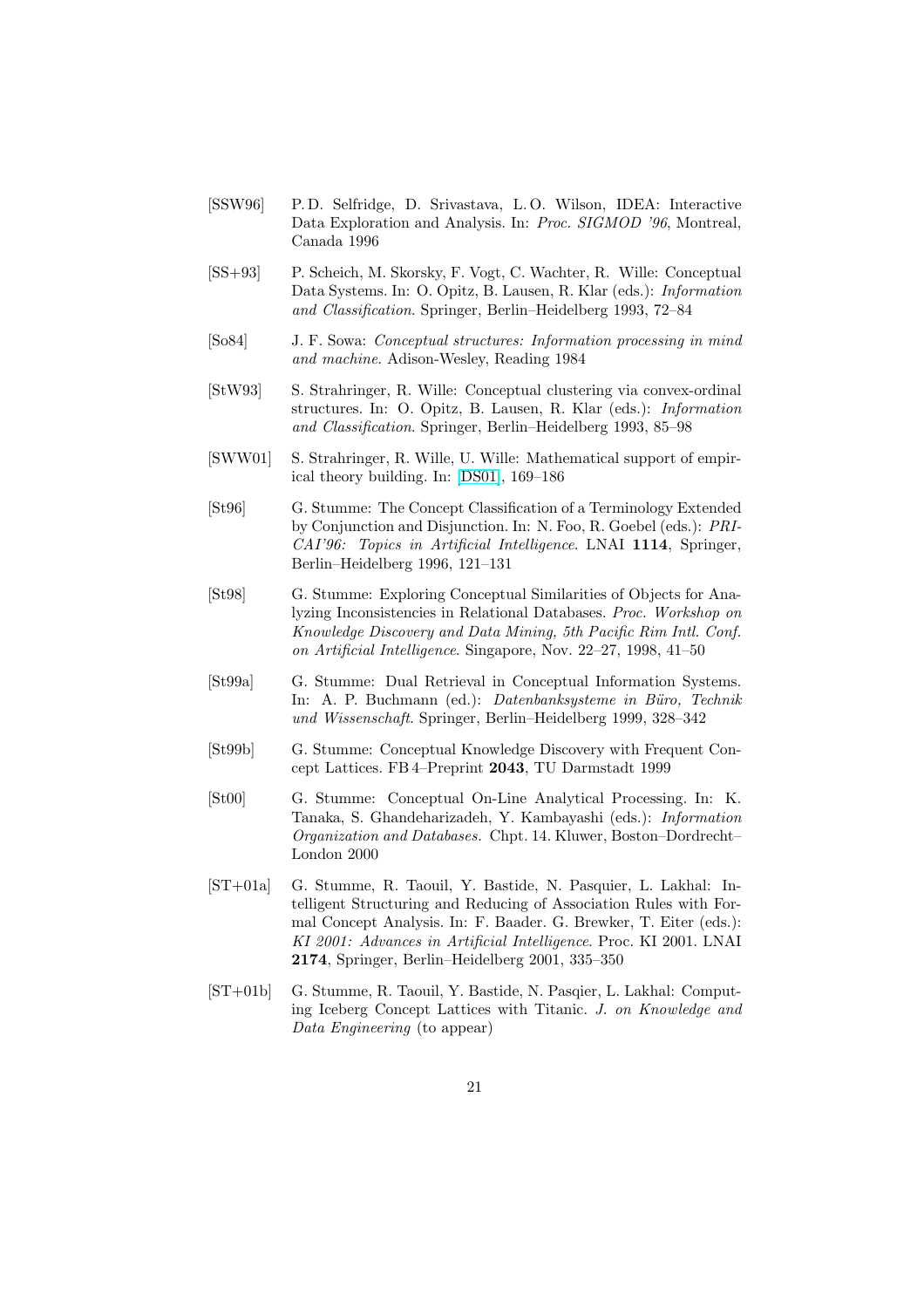- <span id="page-21-0"></span>[SW00] G. Stumme, R. Wille (eds.): Begriffliche Wissensverarbeitung: Methoden und Anwendungen. Springer, Berlin–Heidelberg 2000
- [SWW98] G. Stumme, R. Wille, U. Wille: Conceptual Knowledge Discovery in Databases Using Formal Concept Analysis Methods. In: J. M. Żytkow, M. Quafofou (eds.): Principles of Data Mining and Knowledge Discovery. Proc. of the 2nd European Symposium on PKDD '98, Lecture Notes in Artificial Intelligence 1510, Springer, Berlin–Heidelberg 1998, 450–458
- [SWo97] G. Stumme, K. E. Wolff: Computing in Conceptual Data Systems with Relational Structures. In: Proc. of KRUSE '97. Vancouver, August 11–13, 1997, 206–219
- [To01] The ToscanaJ-Project: An Open-Source Reimplementation of TOS-CANA . http://toscanaj.sourceforge.net
- [Ut96] R. Uthurusamy: From Data Mining to Knowledge Discovery: Current Challenges and Future Directions. In [FPSU96], 561–569
- [VW95] F. Vogt, [R. Wille: TOSCANA A Gra](http://toscanaj.sourceforge.net)phical Tool for Analyzing and Exploring Data. In R. Tamassia, I. G. Tollis (eds.): Graph Drawing '94. LNCS 894. Springer, Berlin[–Heidelbe](#page-18-0)rg 1995, 226– 233
- [Wi82] R. Wille: Restructuring Lattice Theory: An Approach Based on Hierarchies of Concepts. In I. Rival (ed.): Ordered Sets. Boston-Dordrecht: Reidel, 1982, 445–470
- [Wi92a] R. Wille: Concept Lattices and Conceptual Knowledge Systems. Computers & Mathematics with Applications 23, 1992, 493–515
- [Wi92b] R. Wille: Begriffliche Datensysteme als Werkzeug der Wissenskommunikation. In: H. H. Zimmermann, H.-D. Luckhardt, A. Schulz (eds.): Mensch und Maschine — Informationelle Schnittstellen der Kommunikation. Univ.-Verl. Konstanz, 1992, 63–73
- [Wi96] R. Wille: Restructuring mathematical logic: an approach based on Peirce's pragmatism. In: A. Ursini und P. Agliano (eds.): Logic and Algebra. Marcel Dekker, New York 1996, 267-281
- [Wi97] R. Wille: Conceptual Landscapes of Knowledge: A Pragmatic Paradigm for Knowledge Processing. In: Proc. of KRUSE '97. Vancouver, August 11–13, 1997, 2–13
- [Wi00] R. Wille: Contextual Logic summary. In: G. Stumme (ed.): Working with Conceptual Structures: Contributions to ICCS 2000. Shaker-Verlag, Aachen 2000, 265–276